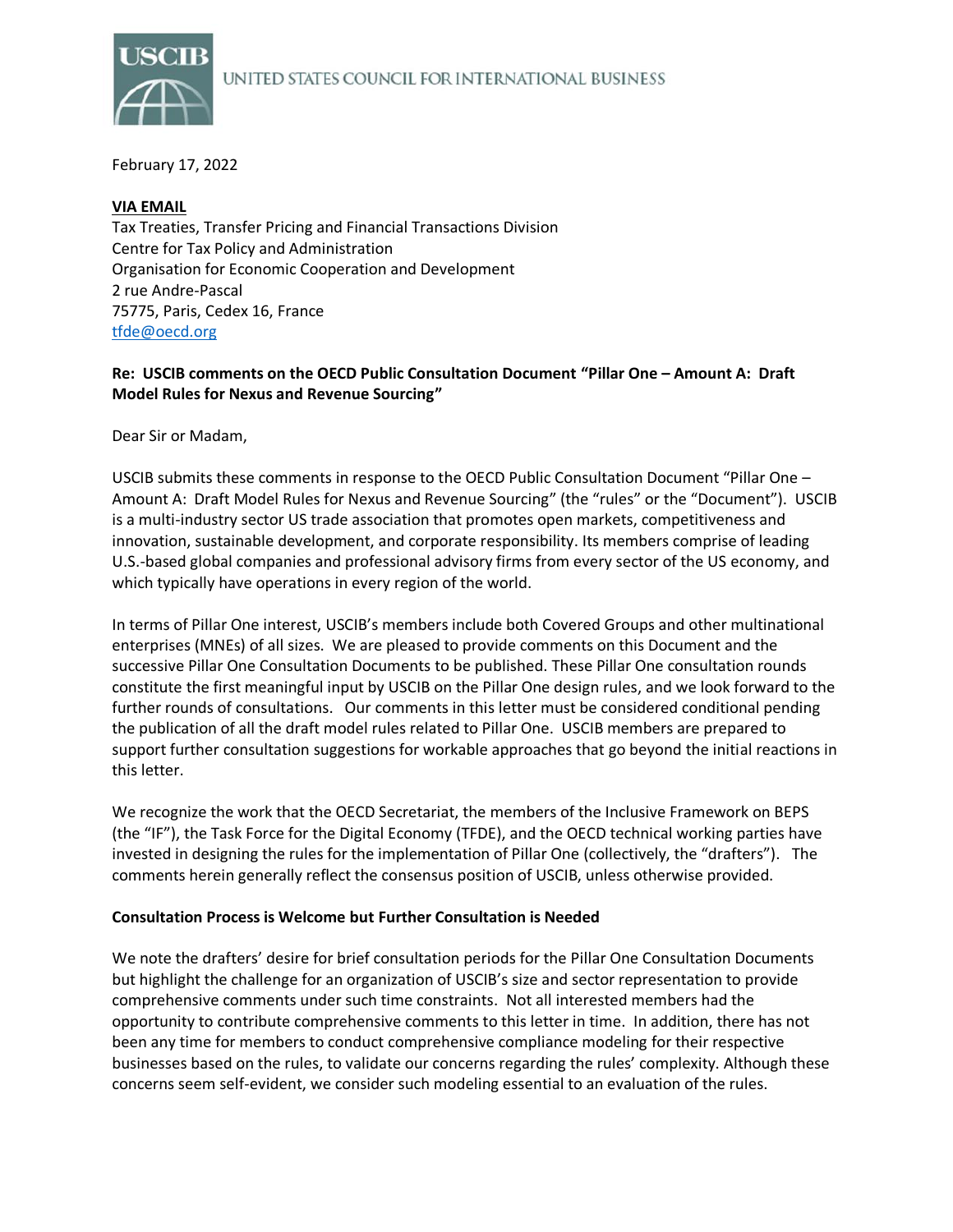The drafters acknowledge at the outset that these rules do not "reflect consensus within the TFDE regarding the substance of the document." It is hoped that the comments and suggestions expressed in this letter will be seriously considered for the next version of the rules. We also have not had the benefit of reviewing these draft rules in the total context of the other Pillar One rules which have yet to be published (the so-called building blocks and the multilateral convention (MLC)). For these reasons we believe that further consultation will be necessary. USCIB and its members are prepared to work with the drafters on a reasonable timeline to identify a design that has the durability and sustainability to apply across the diverse business sectors that are in scope today and the millions of transactions that generate the revenue to be sourced for the Amount A allocation. We also offer our comments in light of the announced significant expansion of the Amount A income allocation system eight years from the effective date by reducing the global revenue threshold for groups from EUR 20 billion to EUR 10 billion. We consider this step more reason that the sourcing rules must be better aligned with commercial practice and simple allocation rules. Further drafter work should focus on the use of safe harbors that consider the reality of information available to Covered Groups in the normal course of commercial practice.

The largest MNEs in the world, the Covered Groups, would not be able to meet the requirements in the rules, overall, today or in the foreseeable future. In many cases, applicable laws and commercial contracts will preclude Covered Groups from obtaining information. Significant time and cost would be involved in establishing the financial systems necessary to meet the documentation requirements. The level of detail that the sourcing rules require would be disruptive to the commercial practice of Covered Groups and are sure to entail significant and unique costs of designing and implementing finance systems to do so, even before the rules have been proved.

## **Nexus Materiality and Complexity**

The proposed bifurcated nexus thresholds of EUR 1 million and EUR 250 thousand should be increased considering the complexity of these sourcing rules. We consider these nexus thresholds to be too low for the level of complexity in applying the sourcing rules. We propose that further consideration be given to the use of an easy to administer allocation key for low revenue jurisdictions, if not on a wider scale. Allocation keys could be elective. With the global revenue threshold of EUR 20 billion, EUR 250 thousand represents 0.00125 percent of a Covered Group's revenue. At a threshold of EUR 250 thousand, the compliance cost to the MNE to source revenue to such a jurisdiction would be greater than the Amount A allocation itself and in some years there may not be an allocation when the threshold is not reached. At the worst, it may encourage both in scope and out of scope MNEs to avoid doing business in a low-income country under an Amount A cost-benefit analysis. If this low-level threshold is a Pillar One political decision that has little to no flexibility, an allocation key should be considered that satisfies a reasonable cost-benefit analysis and does not include the risk of bilateral and multilateral disputes involving those jurisdictions eager to ensure that the threshold will always be met because of the allocation at stake for such jurisdictions. Alternatively, we suggest permitting the election of an allocation key for any jurisdiction in which in scope revenue is below a (much higher) materiality threshold, such as EUR 500 million (which we note represents only 2.5% of the smallest Covered Group's revenue).

#### **Sourcing Rules Complexity Disregards Commercial Realities**

In considering the sourcing rules, which are heavily facts and circumstances based, we would like to emphasize some of the basic themes that guide our comments. A reasonable design of the sourcing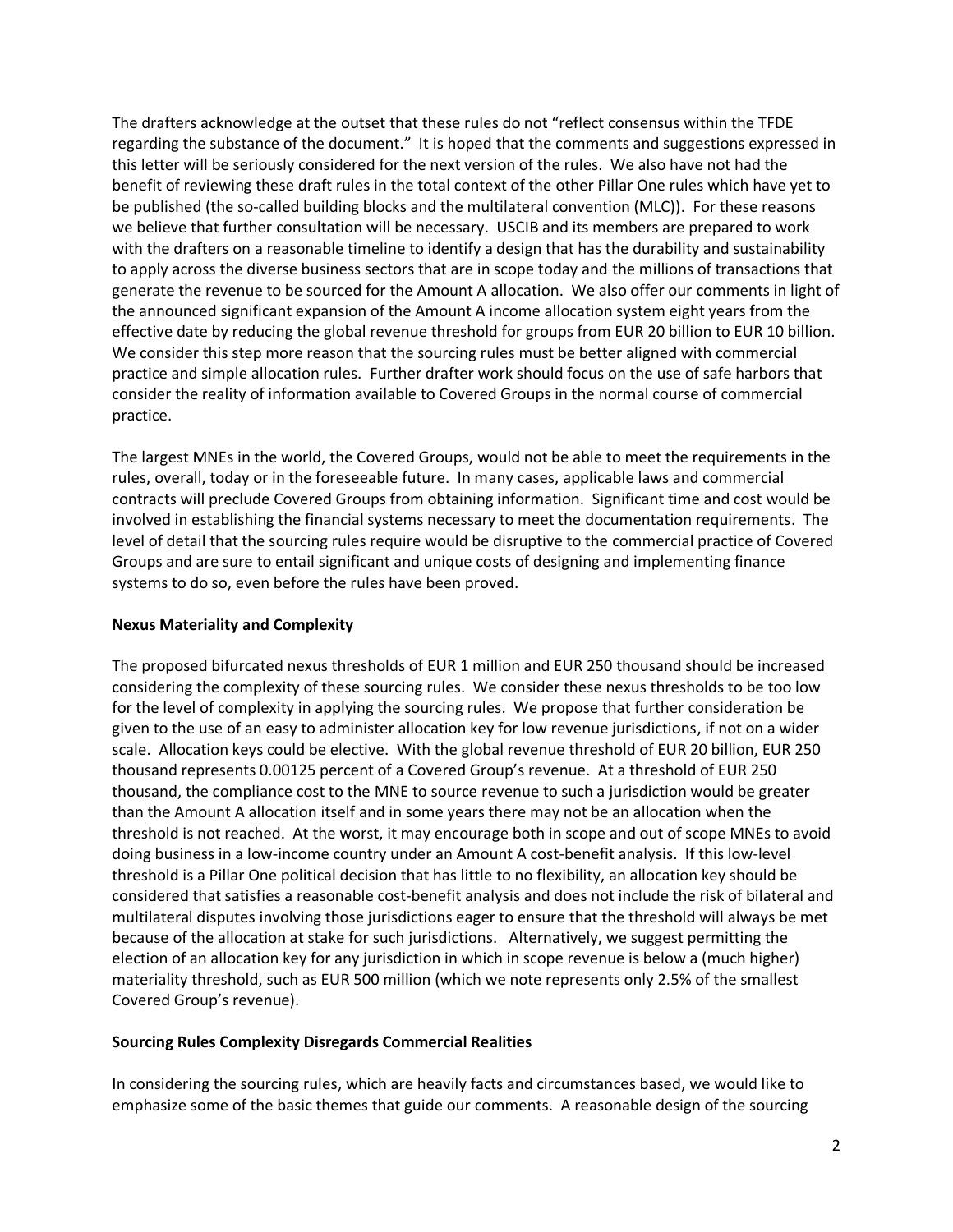rules is essential to the success of Pillar One. Rules that are fit for the purpose of reallocating Amount A should be consistent with the commercial realities of information gathering across multiple sectors, simple to administer for taxpayers and tax administrations, and be able to satisfy any reasonable cost benefit analysis for the rules considered, both separately and overall. The rules also must be evaluated considering the significant reduction in the Amount A in scope global revenue threshold to EUR 10 billion in 8 years from the effective date.

The drafters suggest that they have met such design standards, based on statements in the opening "Background" section in the Consultation Document. "The revenue sourcing rules have been designed to balance the need for accuracy with the need to limit compliance costs." Furthermore, the rules "provide a methodology for a Covered Group to use *available information* to reliably identify the market jurisdiction based on a range of possible indicators, or, in cases where a back-stop is needed, based on an allocation key that is expected to provide a reasonable approximation of the market jurisdiction."

Notwithstanding the drafters' embrace of a standard based on "available information", the complex sourcing rules, on the whole, will impose significant implementation and compliance burdens on MNEs in order to source revenues down to immaterial amounts.

The proposal purports to "balance the need for accuracy with the need to limit compliance costs." Our view is this balance fails in a number of areas, not only to reasonably limit compliance costs, but also to provide workable rules that can actually be operationalized by taxpayers and effectively audited by tax administrations.

The proposed rules are complex, introduce significant subjectivity in application, and will be challenging to apply across companies and different product areas which will certainly have different data sets. This creates a significant potential for audit disputes and tax uncertainty. We reiterate the strong need for an early certainty process and binding dispute prevention and resolution mechanisms for all participating jurisdictions to ensure there will be effective resolution of definitional questions, methodologies, and determinations about the reliability of data sources.

Examples of the unnecessary excess include the expectation that revenue be sourced on an item-byitem basis. In addition to the initial compliance burden set by these requirements, the global nature of the Pillar One calculations results in a potentially exponential increase in audit information requests and inevitable controversy, which must be considered in the analysis of whether the right balance between administrability and effectiveness has been achieved.

#### **Administrability for Taxpayers and Tax Administrations**

The rules for nexus and revenue sourcing present a level of complexity that will make compliance by MNEs difficult if not impossible. The rules as currently drafted are too complicated, not easily audited and require documentation and systems not already in existence. Tracking transactions to the location of end users in many cases will be overly burdensome or impossible. The difficulty with tracking is heightened when dealing with Components as they are incorporated into final goods that many times are out of the control of relevant taxpayer.

The complexity of the rules may not be the only hinderance, however. The ability to provide and access the information necessary for compliance and enforcement can be an issue. Compliance may be impossible because of regulatory restrictions on disclosure of necessary information in relevant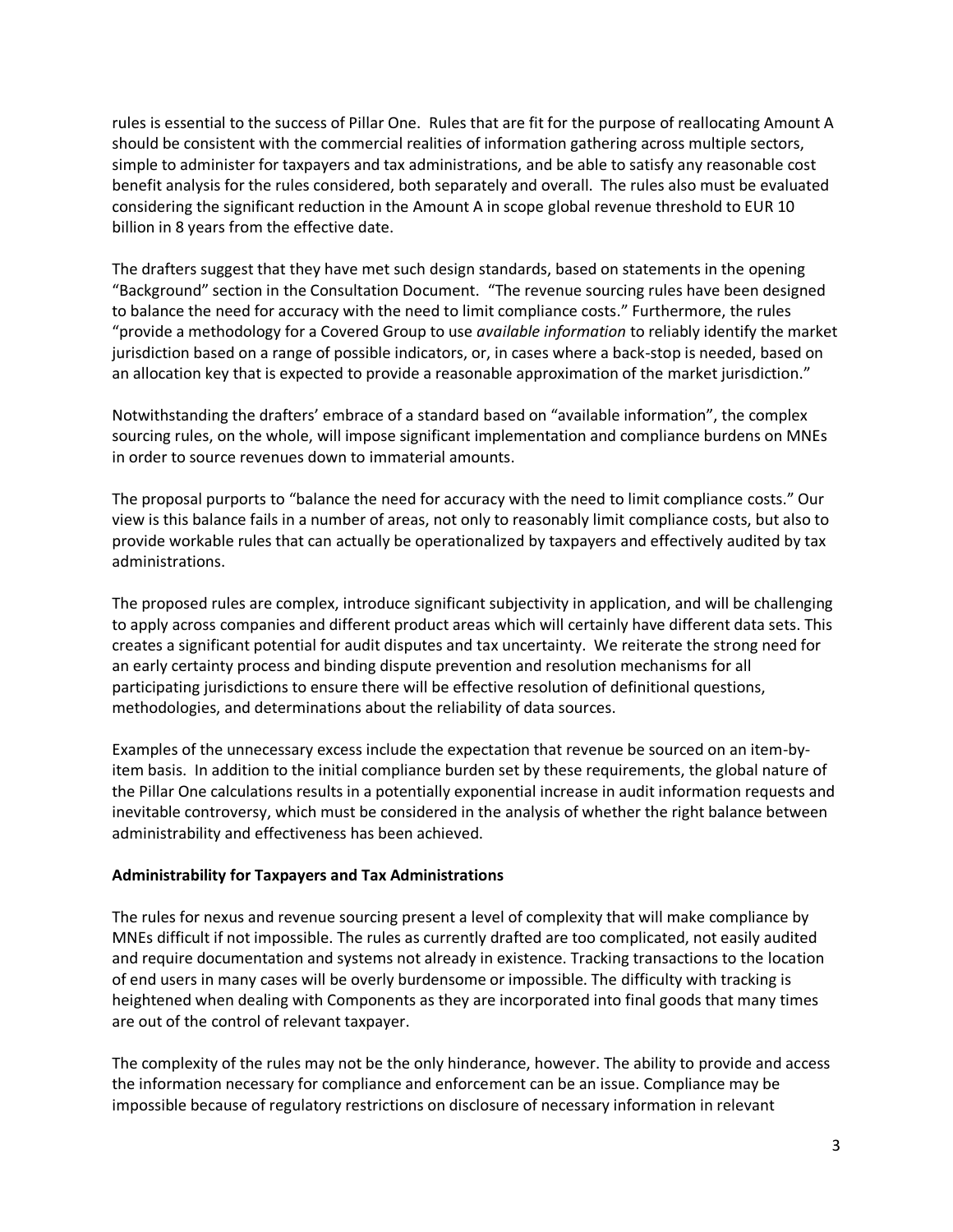jurisdictions. Even where there are not regulatory limitations on disclosure, current business and tax documentation is insufficient to meet the requirements of the rules and will have to be enhanced and/or overhauled. To comply, Covered Groups may need to enhance, update or replace systems and will have to do so in a way that allows their systems to communicate with those of unrelated customers.

Given the limitations on information and the complexity, tax administrations will not be able to easily audit compliance by Covered Groups. Furthermore, given the low threshold under the nexus test, an overly complex system where incredibly detailed information is difficult to obtain (and may not be reliable) will likely not provide jurisdictions with a proportionate return on the time, effort, and financial investment it will take to enforce the rules.

#### **Risk of Double and Multiple Taxation**

Another challenge tax administrations and Covered Groups will face under the rules is the possibility that multiple jurisdictions will tax the same revenue. This risk will be enhanced once each jurisdiction implements its own interpretation of the rules. Double and even multiple taxation can lead to controversy not just between taxpayer and tax administration but between tax administrations. The double and multiple taxation risk raises several key questions. First, are tax authorities prepared to allocate the necessary resources to the competent authority function to deal with the resulting controversy? Next, how do tax authorities and taxpayers determine which jurisdictions should be at the table in both dispute prevention and dispute resolution processes? Finally, is the potential revenue worth the necessary investment to enhance the competent authority function?

While advance pricing agreements (APAs) have proven, over time, to be a good way to get tax certainty for complex transactions involving two or more jurisdictions and to mitigate the risk of double and multiple taxation, it may not be practical for a multi-jurisdictional review of these sourcing rules for the following reasons. First, the tax burden may not be material enough for a tax authority or taxpayer to engage in an APA. Second, the number of potential jurisdictions for which the nexus test will be satisfied may make an APA process ineffective. Third, potential limitations may be presented by the home jurisdiction's treaty network, unless otherwise addressed by provisions to be added in an MLC.

#### **Relationship of the Rules to the Multilateral Convention (MLC).**

As the MLC is in development and not available for us to review, there is significant uncertainty regarding what might be the strengths and weaknesses of any proposed panel review by up to 137 jurisdictions (theoretically) of a Covered Group's compliance system. The ultimate nexus and sourcing rules agreed will determine how they will be reviewed as part of the MLC process. Yet it is already difficult, based on these rules' complexity, to imagine how that part of the process would look for establishing taxpayer certainty in a way that would ensure any MNE is compliant from the effective date of Amount A.

Jurisdictions "could use" these rules and "will be free to adapt these [final] Model Rules". This overall structure raises the very real possibility that Pillar 1 becomes a patchwork of rules similar to DSTs. This places critical importance on which rules are in the MLC and which rules are in the final Model Rules and Commentary. While we recognize that the MLC simply cannot contain every Pillar 1 rule, we recommend that the MLC contain as much detail as practically possible, because the more substance that is left to the Model Rules and the Commentary, the more Pillar 1 becomes a patchwork of rules across jurisdictions. This is especially an issue for nexus and revenue sourcing because different rules in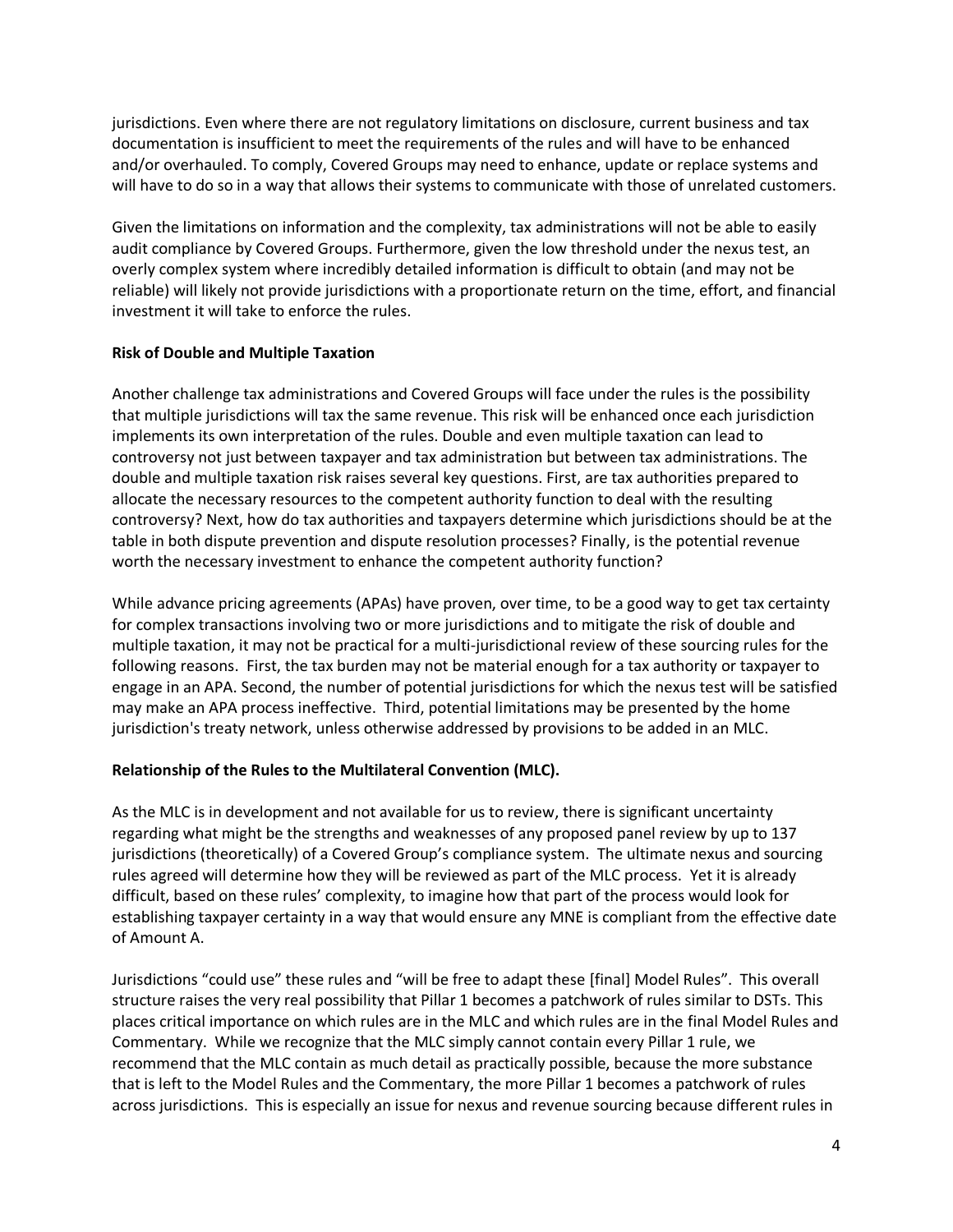different jurisdictions will lead to double taxation. The drafters should consider requiring enactment of the final Model Rules as mandatory (similar to the MLC itself) in order for a jurisdiction to get the benefits of Pillar 1, e.g., a revenue allocation.

## **The Risks to Pillar One by Expanding the Scope of Amount A in Eight Years**

We cannot overstate our concern regarding the sustainability of these rules for the initial 8 years of the system and when the global revenue threshold is then reduced from EUR 20 billion to EUR 10 billion. This expansion of the Amount A allocation system could add thousands of MNEs to Covered Group status. It is difficult to imagine the confusion and instability taxpayers and tax authorities will experience if the threshold is reduced, on top of a transition period of implementation in the first 8 years of the system. Streamlined and easy to administer sourcing rules that are consistent with commercial realities, simple to administer, provide certainty and involve reasonable cost will smooth the path to a reasonable transition for impacted MNEs when the threshold is lowered.

Before Pillar One is expanded beyond the original scope to cover additional companies, the drafters should conduct a public cost-benefit study of the utility of incremental revenue sourcing requirements, including consideration of how best to leverage the facts and circumstances-based sourcing rules for a broader set of taxpayers.

Stepping back, the political agreement to reduce the revenue threshold is contingent on successful implementation of Amount A during the first seven years, including with respect to the tax certainty process. Thus, jurisdictions that favor expanding the number of in-scope companies have a stake in designing simplified revenue sourcing rules that are administrable and that will not lead to needless disputes between tax authorities and taxpayers. As presently drafted, the revenue sourcing rules, including their reliance on subjective standards like "reasonable steps" to undertake what will in many cases be futile inquiries, will put immense pressure on a tax certainty and increase the odds of failure under the process.

# **Implementation Timeline**

The rules lean heavily towards a facts and circumstances orientation. Therefore, at a minimum, it warrants a two or more years transition period, in which an MNE should be able to rely upon its existing systems and information for sourcing. We view this as a "best efforts" approach. Systems changes should not be required until an MNE has received confirmation of an alignment of the MNE facts to the sourcing rules under the early certainty process. In addition to the time that will take, MNEs will need time to design, secure budget, and implement systems changes based on the outcome of the early certainty process.

# **Certainty and Administration (Use of Samples and Proxies)**

Part 3 (B)(2): The sourcing rule requires place of delivery of the finished goods to the final customer. Propose a simplifying safe harbor election that would permit an MNE to generally source finished goods sold through third party distributors or retailers to the ship to location.

Additionally, there are numerous situations where the volume of data will be overwhelming under a transaction-by-transaction approach. Many Covered Groups have tens of thousands of reseller agreements and millions of end customers. If MNEs are required to follow transaction-by-transaction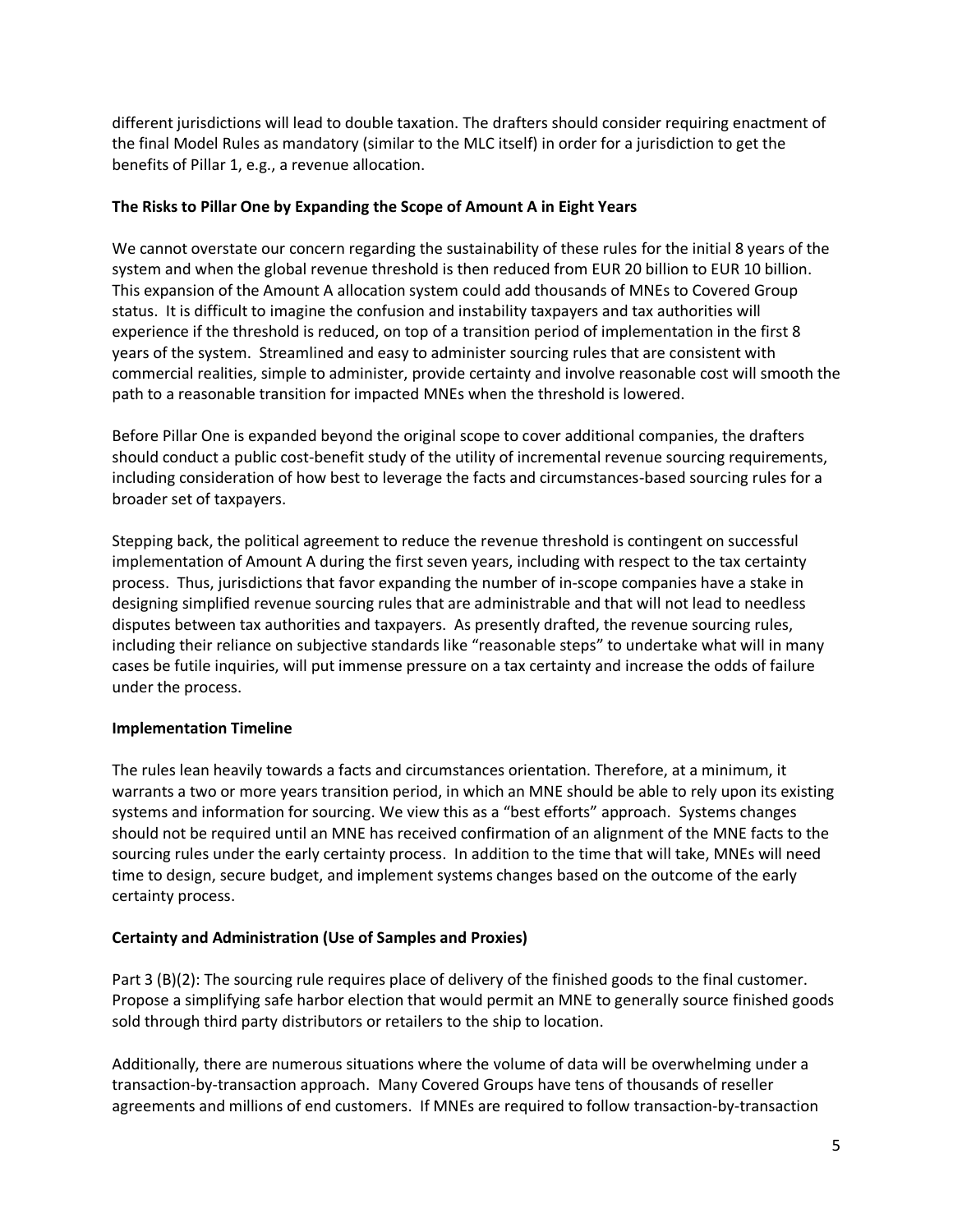sourcing rules that resemble the rules included in the consultation document, MNEs will need time to procure budget and make systems changes to automate the work. There are also aspects of the current proposal that may always require a manual process, such as reviewing thousands of nonconforming distributor agreements for whether they include territorial restrictions. In any case where the volume of information is large, and an analysis of each transaction would be impractical and overly burdensome, statistical sampling ("stat sampling") should be permitted. For example, stat sampling should be available for reviewing individual distribution or license agreements for territorial restrictions. Similarly, if the proposed approach to business-to-business ("B2B") services is retained, stat sampling should be available for establishing whether a customer is a large business customer and, if so, the jurisdiction of its ultimate parent entity (UPE).

The United States has significant experience with allowing taxpayers to use stat sampling, including in situations where taxpayers have the burden of affirmatively establishing the treatment of transactions on their income tax returns. See, for example, Rev. Proc. 2011-35, 2011-25 I.R.B. 890 (providing safe harbor methodologies to determine basis in stock acquired in transactions with carryover basis); Rev. Proc. 2004-29, 2004-1 C.B. 918 (providing the stat sampling methodology that a taxpayer may use in establishing the amount of substantiated meal and entertainment expenses that are excepted from section 274(n)(1) (the 50% disallowance of deductions for meals and entertainment)); Rev. Proc. 2007- 35, 2007-1 C.B. 1349 (addressing when stat sampling may be used for purposes of section 199 (income attributable to domestic production activities)); Rev. Proc. 2002-55, 2002-2 C.B. 435 (permitting external auditors of qualified intermediaries to use stat sampling); and Rev. Proc. 72-36, 1972-2 C.B. 771 (setting forth stat sampling guidelines for determining the redemption rate of trading stamps).

In addition, Rev Proc. 2011-42, 2011-37 I.R.B. 318 provides that stat sampling, as described in that procedure, is generally appropriate in other circumstances, based on factors such as the time required to analyze large volumes of data, the cost of analyzing data, and the absence of other books and records that may independently exist or have greater probative value. Many U.S. companies regularly follow this procedure for other tax compliance purposes, including for purposes of documenting end markets under the U.S. regime for foreign derived intangible income (FDII).

In addition, in the bilateral context, the 2006 U.S.- German Protocol amending the tax treaty between the United States and Germany, contemplates the use of stat sampling to satisfy the limitation on benefits article. Specifically, the protocol would allow certain German investment funds to be treated as residents eligible to claim treaty benefits provided that at least 90 percent of the shares or beneficial interest in the fund are owned, directly or indirectly, by certain German investors or equivalent beneficiaries. The protocol also provided that the competent authorities shall establish procedures for determining whether the 90 percent ownership threshold is satisfied, including through indirect ownership. The protocol anticipated that the competent authority "…procedures may include the use of statistically valid sampling techniques."

Ultimately, MNEs should have the flexibility to balance the costs and benefits of different approaches, using their judgment and understanding of the information available to them, rather than being required to follow prescriptive rules.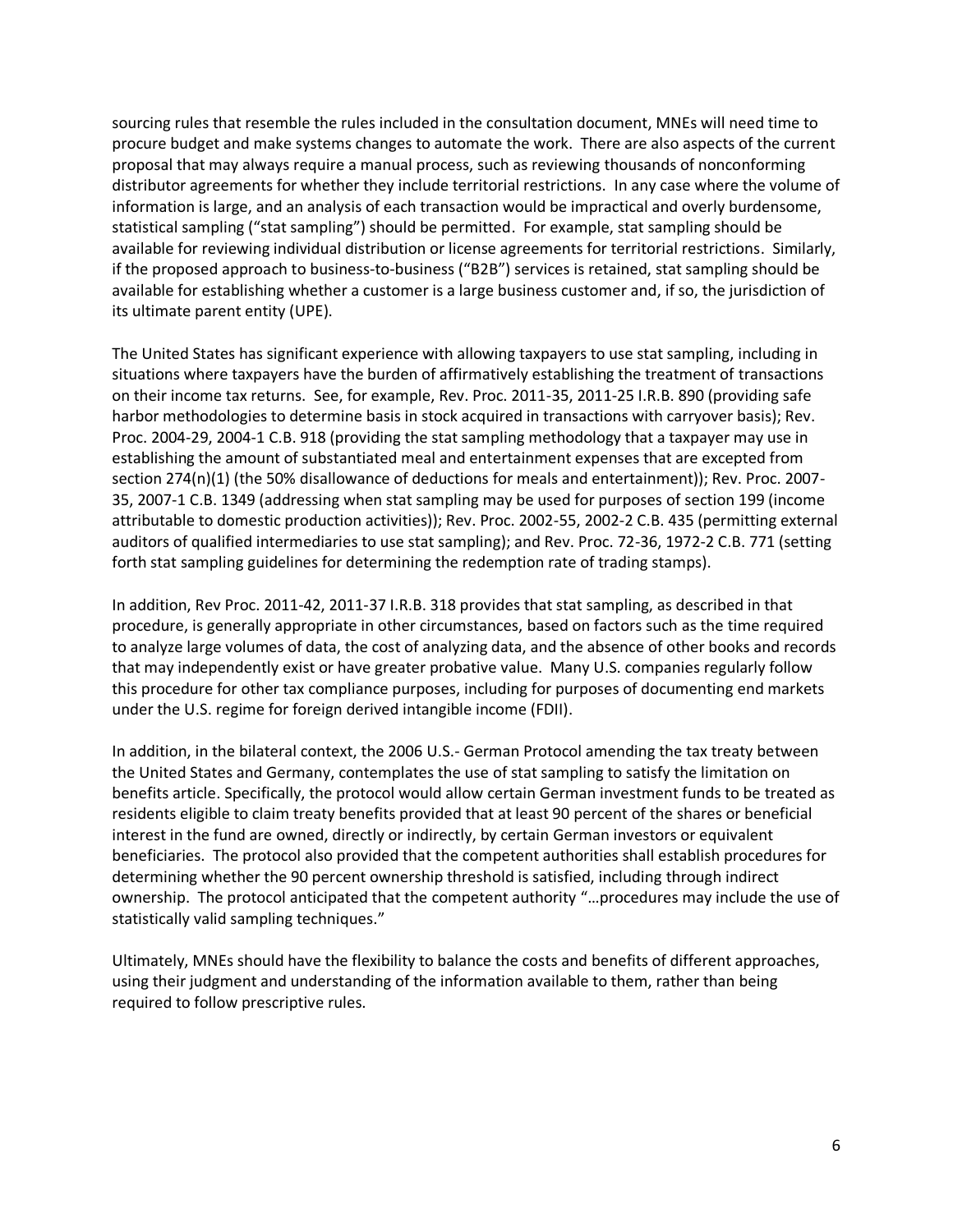#### **Specific Comments to Title 4, Nexus and Revenue Sourcing**

#### **Title 4: Nexus and Source Rules**

#### **Article [X]: Nexus test**

A nexus threshold pegged to overall Covered Group revenue would be appropriate, even at a vanishingly small 0.1%. Considering the revenue impact to market countries, setting the threshold at EUR 250 thousand will result in tax compliance burdens (for both taxpayers and tax administrations) resulting in tax obligations of perhaps EUR 10 thousand per Covered Group (and in many cases far less), assuming 20% before tax margins and a 40% local tax rate. In this example, the compliance cost alone could easily be higher than the tax revenues obtained by market jurisdictions, leaving aside the personnel, technical and advisory costs for the management of inquiries related to these filings at any point in the audit cycle.

The nexus threshold should be established at a level of at least EUR 10 million and indexed for inflation using the index in the Covered Group's home country jurisdiction. This threshold would achieve the goal of limiting nexus to cases that are "material" (as stated in the Background section to the rules: "The thresholds ensure that the nexus test is only satisfied when the amount of revenue of a Covered Group derives from a jurisdiction is material."). A simple comparison of the thresholds for Covered Groups clearly shows that the proposed thresholds of EUR 1 million / 250 thousand are not even close to material or even "deemed" material thresholds.

#### **Article [X]: Source rules**

The rules set the expectation that transactions will be sourced at an item-by-item level. This is not administratively achievable (or desirable) and sets up unreasonable expectations on audit. Tax compliance under both domestic income tax law and Amount A begins with the Covered Group's financial statements. The financial statements aggregate the results of hundreds of thousands (if not millions) of separate transactions. These results may be recorded, tracked, and audited in a variety of systems and ledgers which are consolidated or aggregated to prepare legal entity or consolidated financial statements. In addition, MNEs have multiple commercial, fiscal, and regulatory interests to maintain documentation to establish revenue source of their financial statement results. Sourcing interests will vary by enterprise, sector, and business model, e.g., financial accounting purposes, legal liability, strategic business decision-making, local and parent level national and subnational tax compliance, employee and third-party incentive purposes, etc. We understand, however, that the transaction level detail that the rules require is not routinely captured and used by corporate tax departments. Imposing this as a standard requirement creates an enormous compliance burden and an impossible standard to meet on audit. There is no clear rationale articulated in the Document as to why a more reasonable method would not be sufficient. A reasonable method must be used to determine revenue sourcing. A variety of data sources exist (although varying by enterprise) to appropriately determine the source of revenues. It is unlikely that an item-by-item approach will yield a more accurate result assuming there will be limited segmentation of business level results.

The rules must establish a clear process and limitations on how sourcing may be audited. Under Pillar One, all revenues from all entities must be sourced under the rules, and in some cases apportioned under a variety of factors. Thus, potentially every sales transaction of a Covered Group, from whatever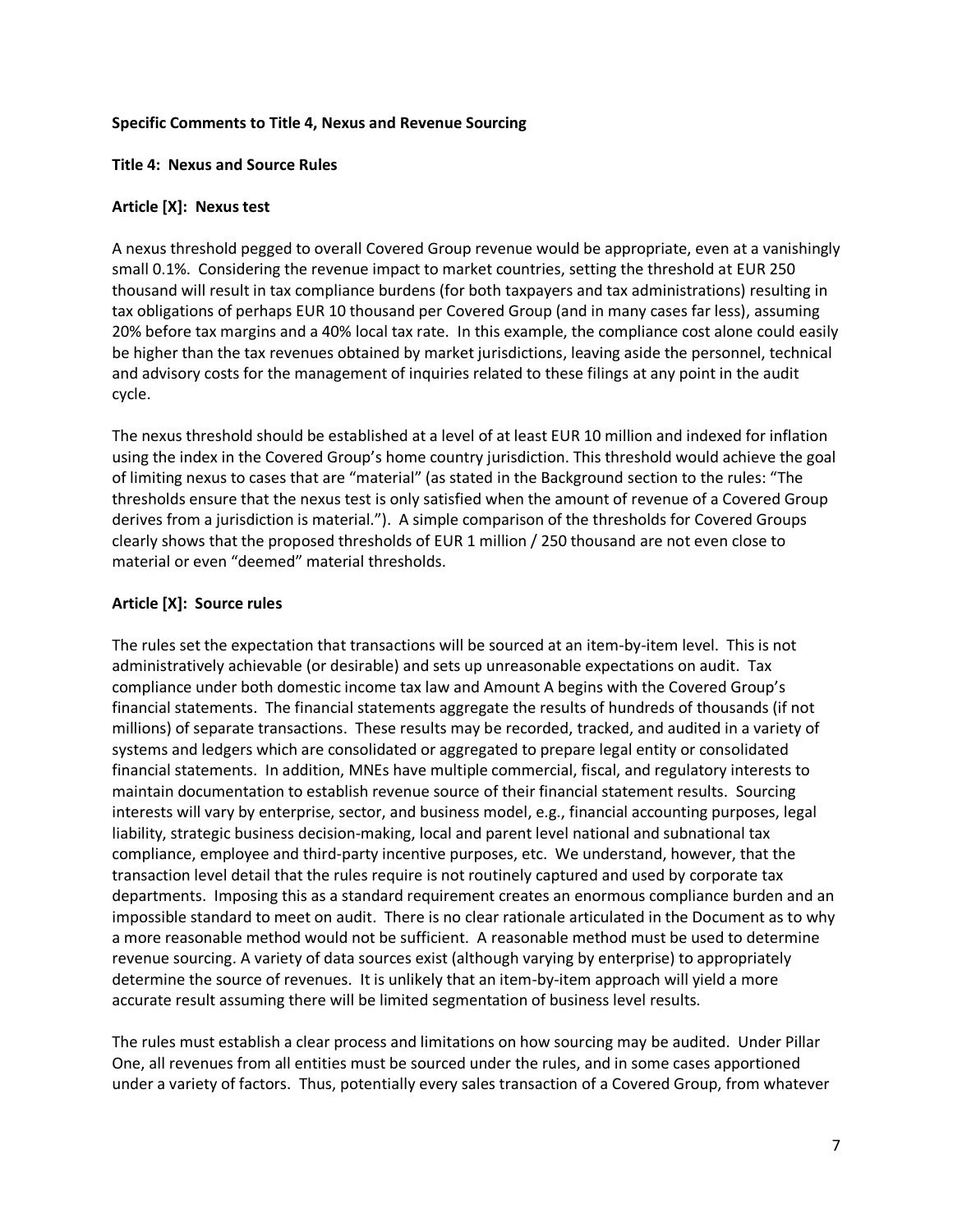source or entity, is the subject of inquiry or audit demands from every jurisdiction participating in Pillar One (in theory, up to 137 countries).

Under these circumstances, establishing a single jurisdiction (the Lead Tax Authority of the UPE) with responsibility to assess and validate sourcing with an early certainty process will minimize the unreasonable burden that would be created by potentially limitless audit demands from multiple jurisdictions requiring proof of sourcing. In addition, the varying audit statute of limitations rules in different jurisdictions potentially put an unsustainable burden on companies for information retention. Current document retention by companies is already costly. It generally requires maintenance of fewer documents and datasets, however. Retaining the vastly larger dataset contemplated by Pillar One until the statute of limitations expires in the jurisdiction with the longest such statute would create unmanageable costs simply due to the additional data storage periods required.

#### **Accept Commercial Reality and Eliminate Disruptive Compliance Burdens**

A Covered Group should be able to use data that it possesses in the ordinary course of commercial practice as part of its revenue sourcing requirements. These commercial practices are well established in the different business models that relate to the income categories listed in the rules. For example, it is normally not common commercial practice to request information from unrelated third-party businesses regarding the source of resale or the further distribution of goods and services as finished goods or components. To have to begin to do so for this narrow purpose would likely be significantly disruptive to commercial relations and therefore an intolerable risk to the MNE business. In practice, third parties largely resist disclosing such information for any number of reasons. Examples of this data include the impression location for ads, interface data for business-to-business ("B2B") cloud services, and warranty registration data for B2B sales described below. In that regard, wherever a list of indicators is provided, the MNE should always be permitted to use a mix of those indicators to account for the different location data that may be available in the ordinary course of business, which can evolve over time in response to industry and regulatory changes.

In contrast, requiring MNEs to request the headcount by location of customers, and any other metric that would require customers to provide to the MNE their non-public business data, is inappropriate. Customers will not be willing to provide this because it would be burdensome on them and reveal confidential information. It also makes MNE compliance dependent on unrelated third parties that are not under the control of the taxpayer. Thus, MNEs should not be required to "take reasonable steps" to ask their customers (which number in the thousands or even millions) for non-public information about their operations because it will be a waste of resources that will only give rise to controversy regarding what steps are reasonable in the context of an unreasonable and futile exercise. Accordingly, to the extent that documentation options require the use of third-party data (e.g., the Large Business Customers of a B2B service), these options should be, under the best of circumstances, elective because it is not commercially practical, and it inappropriately interferes with third-party business relationships of the MNE.

Second, companies should not be required to build out expensive, time consuming systems and processes simply to source these transactions without other business value. In that regard, the "Knockout Rule", under which companies using an allocation key must regularly identify jurisdictions in which no revenue arises, is unrealistic and burdensome. No taxpayer, at the transactional scale of Amount A, will be able to reasonably perform on a regular basis a contractual analysis customer by customer to apply the Knock-Out Rule.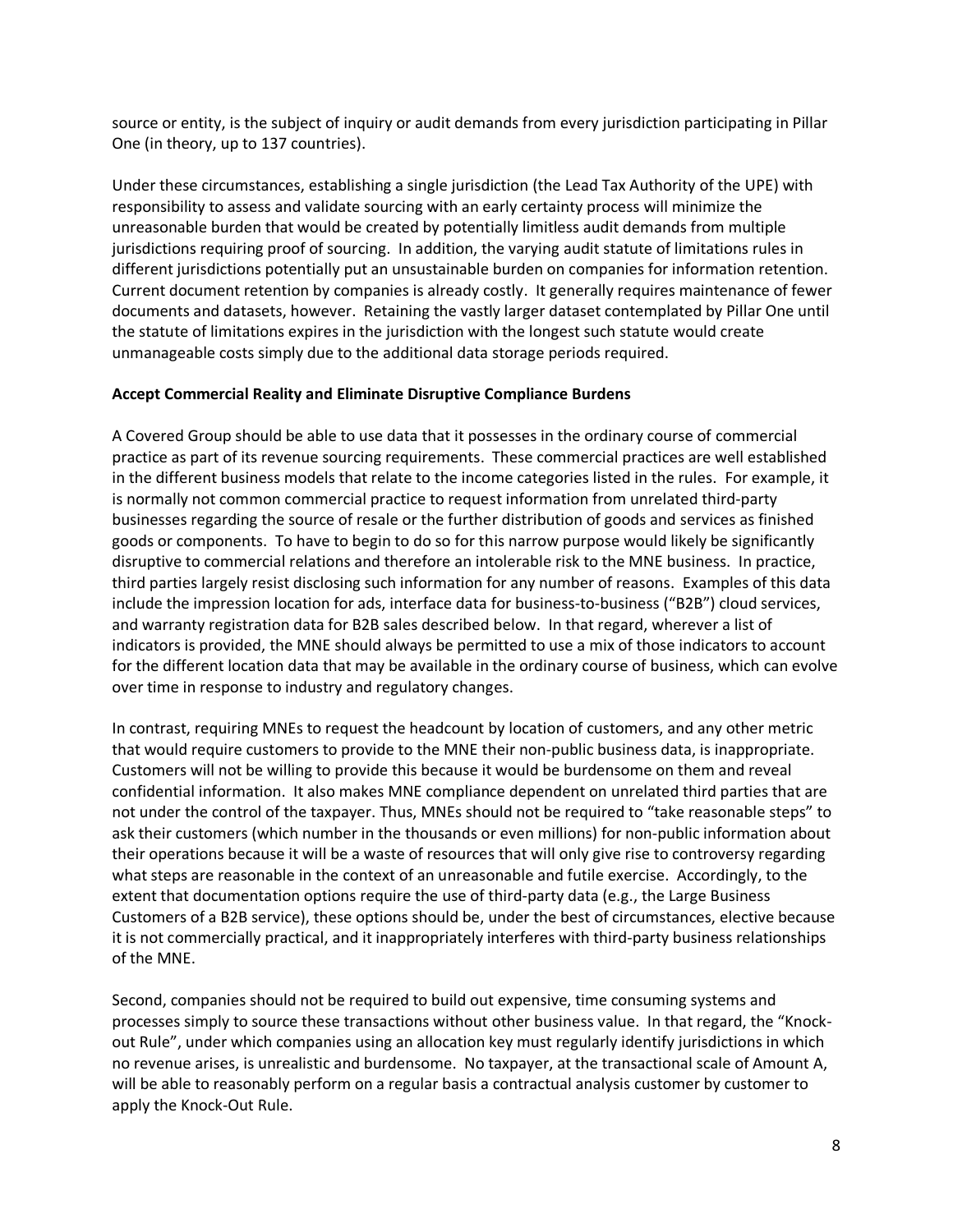Moreover, requiring companies to review contractual data for transactions or customers is unreasonable. This information typically is not organized and stored in systems and normal contractual terms will often not contain the relevant location data. For example, a contract with an independent distributor may provide that the distributor can sell finished goods within Asia, as opposed to a specific country or countries within Asia. Further, Covered Groups of this scale have millions of non-conforming customer contracts. This level of granularity should never be required. Capturing this data is not systematically scalable.

The level of complexity involved in categorizing each transaction, selecting a method for sourcing each such transaction, and then applying the relevant sourcing rule to the revenue from such transaction counsels in favor of permitting taxpayers to elect to apply group-level simplified methods to allocate Amount A reliably.

## **Transaction by transaction.**

There are many situations in which transaction-specific data identifying the precise location of a final consumer or the employees of a business customer is simply not attainable (and asking the customer for more information is not commercially or legally practical, as discussed above). The legal framework for implementing Amount A should recognize and address this fact in a practical way. These situations include, but are by no means limited to, MNEs that sell goods or services (including, but not limited to, digitally delivered goods and services) through third party channels and MNEs that sell intangible products or services to businesses. The difficulty with transactional analysis is not limited to obtaining and analyzing the data, but also the volume of data that may be involved.

For example, we understand there are multiple in-scope companies that have tens of thousands of resellers and millions of business end customers that have employees. In turn, the largest distributors and resellers may each have thousands (if not hundreds of thousands) of end customers. It simply is not feasible to collect end-customer information (a listed sourcing indicator) regarding the "place of use" of B2B resold services as required under the B2B reseller sourcing proposal. The volume of information is too large to process on a transaction-by-transaction basis for all these customers. The collection and analysis of additional transaction-by-transaction level data would require significant additional time and resources to the extent that it is possible at all. This additional time and resources to comply and administer these sourcing rules will be compounded as in-scope companies are expanded into the thousands. This highlights the importance of permitting MNEs to source revenue based on existing information of the MNE or that is publicly available and accessible. Accordingly, the final Model Rules should permit MNEs to source revenue pursuant to an allocation key based on information available to them, provided that the key produces results that are consistent with the general sourcing rule for the transaction at issue, without having to first establish that no Reliable Indicators are available. This approach would be similar to what the Draft Model Rules would permit for transportation services. An example of a company-specific allocation key that could be used for companies that earn revenue from online advertising is described below.

Sourcing on a transaction-by-transaction basis requires a sub-invoice analysis. The most detailed level of analysis should be at the customer level by legal entity. For this purpose, a customer should be a customer as defined in a company's billing system. Further, requiring ratios based on every type of monetization approach separately is also unrealistically burdensome and is not consistent with commercial practice.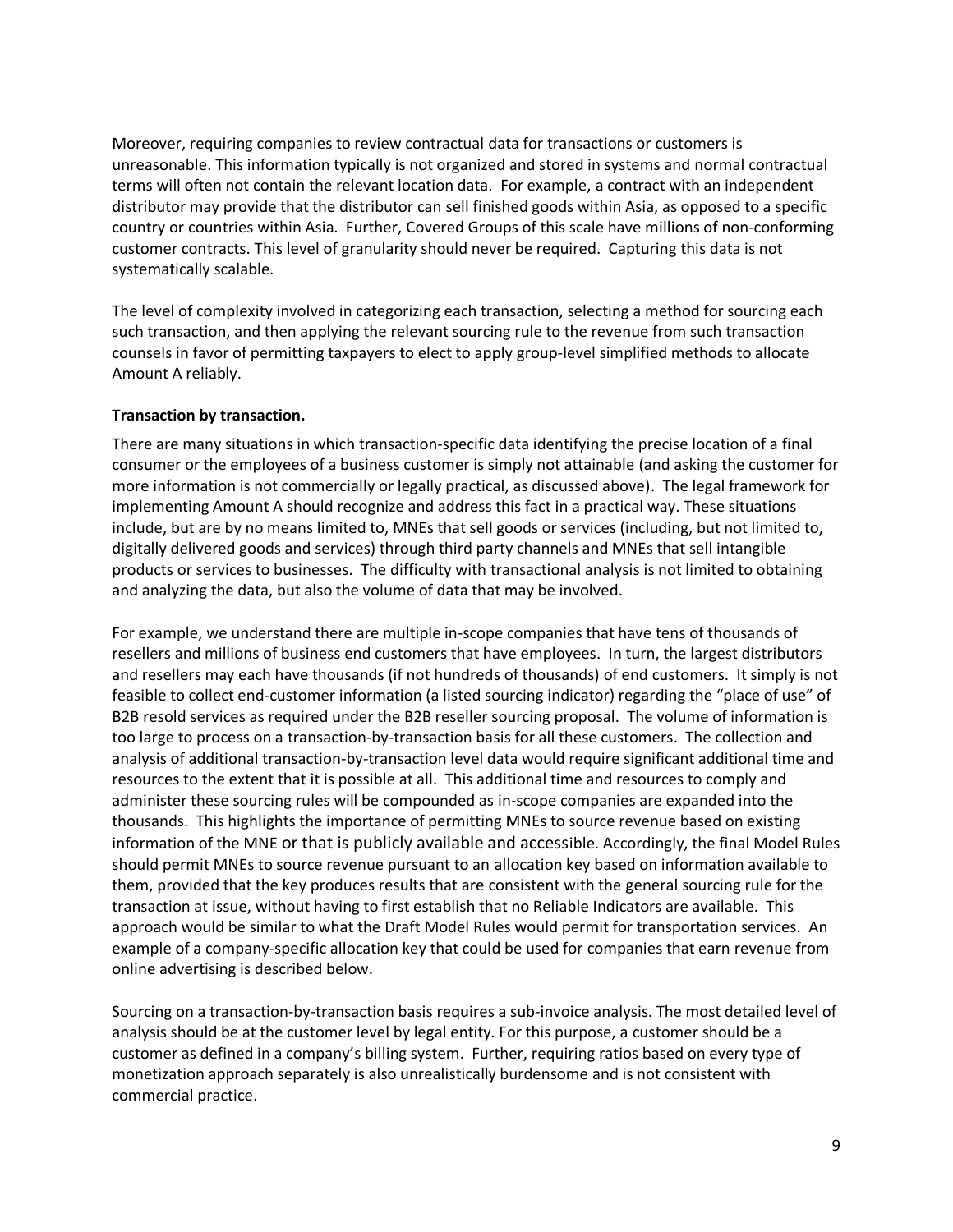#### **De minimis treatment for small lines of businesses**

In addition, many in-scope MNEs also run, in effect, relatively small businesses that are in entirely different industries from the MNE's main lines of business. These secondary lines of businesses may be "start-ups," legacies of acquisitions, or complementary to the main businesses. The costs of implementing business processes and other systems to source the revenue from these secondary businesses would be disproportionate to the amount of revenue and profit involved. A significant burden could be eliminated if MNEs could avoid adopting sourcing methodologies and building systems to source small amounts of revenue from these secondary businesses, which would generally not be expected to meaningfully contribute to the residual profits allocated under Amount A.

The Document proposes that noncustomer revenue (such as interest earned other than in a lending business) be sourced in proportion to the other revenue for which sourcing rules are provided. The final Model Rules should provide a similar result for secondary businesses. This would simplify compliance without contravening the goal of the revenue sourcing rules to accurately identify the market jurisdiction and the associated revenue. Secondary businesses could be defined as those that represent less than a specified percentage of the MNE's total revenue, those that generate revenue of less than an absolute Euro amount, or those that have a low profit margin. Revenue from secondary businesses could be sourced in proportion to the revenue from the most adjacent or closely aligned revenue stream for which the sourcing rules apply, or in proportion to all other revenue for which the sourcing rules apply.

## **Schedule A Detailed Revenue Sourcing Rules**

## **Part 1 Categorizing Transactions**

The rules identify approximately 25 different categories of transactions (depending on how precisely one counts), each category with their own rules for determining the source of the revenue from such transactions – either based on one or more Reliable Indicators of source, or, in the absence of a Reliable Indicator, based on one or more available allocation keys.

The policy rationale is not readily apparent from the rules, for both the precise delineation of the categories and the corresponding sourcing rules. For example, the rules provide a single category (and a single sourcing rule) for the sales of final goods, whether the good is sold to a business or a consumer. Services, on the other hand, are sourced differently depending on whether provided to a business or to a consumer. As a further complexity, component goods are placed in a separate category from final goods, but there is no similar rule for "component" services, unless the services qualify as business-tobusiness service sold through a reseller. Conversely, the rationale is not clear in the rules for separate categories, with different sourcing rules, for passenger transport and cargo transport.

Likewise, services performed on-site at the customer location are categorized differently from services performed offsite, apparently without regard to whether there is anything in the nature of the services that might distinguish the two.

In other instances, it is unclear into which category certain transactions fit. For example, the draft provides different sourcing rules for business-to-business services and advertising services. Advertising services are defined as "the provision or facilitation of advertising." It is unclear which marketingrelated, business-to-business services qualify as "general" business services and not advertising services.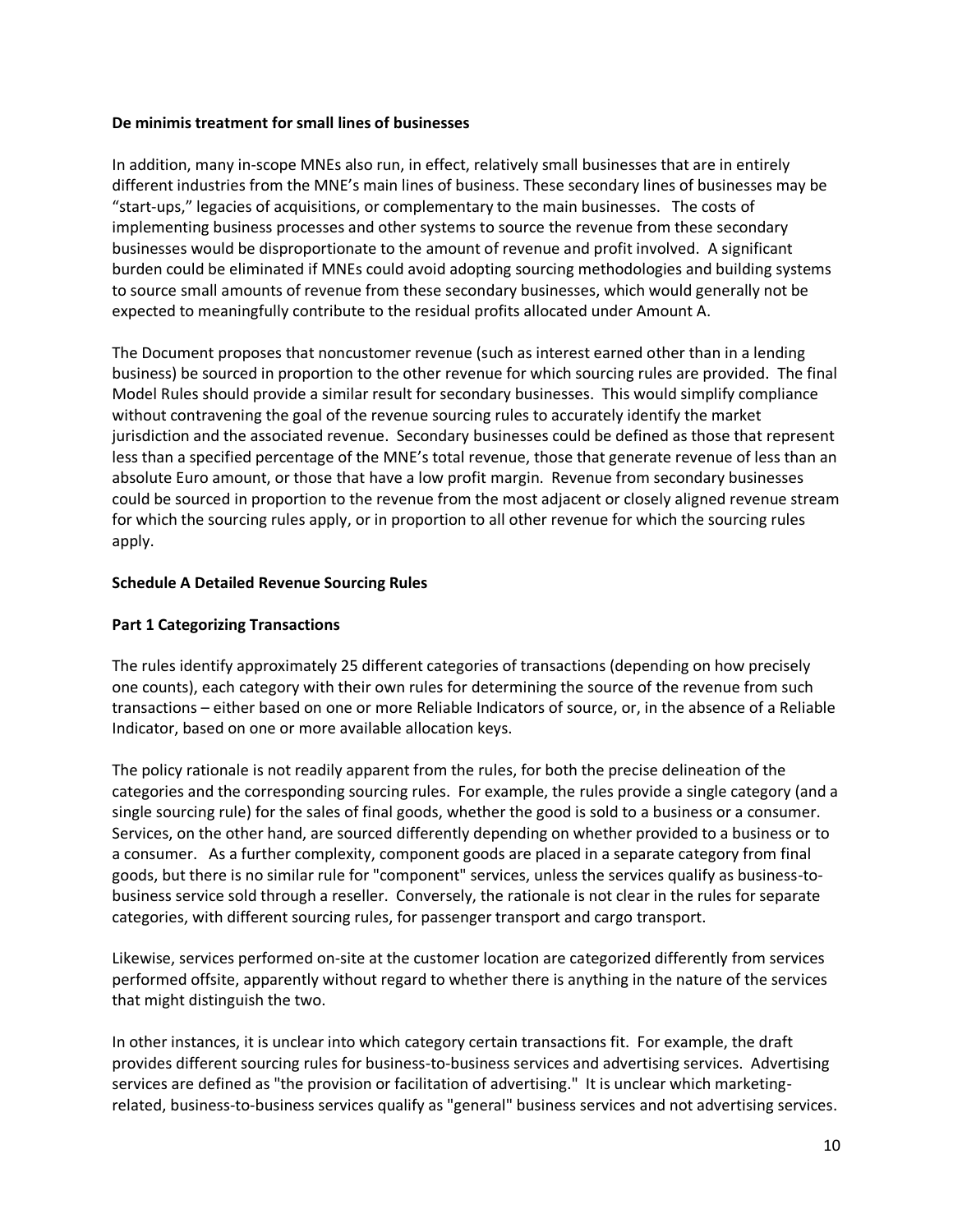The distinction can result in significantly different revenue sourcing. Likewise, what qualifies as a final good (one sourcing rule), a component good (different sourcing rule), or an intermediate good (no rule at all), is often uncertain.

In addition to the above concerns, as the rules recognize, in many instances a transaction which may be treated as a single transaction under commercial practice today, may fall into multiple categories under the rules. In this case an analysis of the "predominant character" of the transaction is required. In the first instance, a taxpayer must identify (and involve tax authorities in the interested jurisdictions) the scope of the transaction. Whether a transaction with multiple features is a single transaction to which a single sourcing rule applies (and if so, which one), or is instead divisible into multiple transactions subject to multiple sourcing rules (and whether supplementary transactions are involved) is another potential source of uncertainty and controversy.

For taxpayers with a predominant business line and a de minimis secondary revenue stream, the costs to track, source and allocate the de minimis revenue stream (and for tax authorities to audit it) far outweigh the benefit in incremental sourcing/allocation accuracy. A de minimis rule should be added such that taxpayers in this example may source the revenues of the de minimis revenue stream in the same proportion as the revenues of their primary business line. This would provide efficiency gains for all involved, and no revenue would remain unsourced/unallocated.

In the example on online advertising, the footnote alternates between referring to viewers and users to source revenue. Even when online advertising revenue is not directly tied to the number of views or clicks, revenue from online advertising services should be sourced by reference to the viewers of ads, not a taxpayer's users or "DAU" by jurisdiction, which doesn't accurately reflect the revenue from an ad. Additionally, guidance would be helpful regarding the fact pattern where an ad buyer pays a single price globally for unlimited views during a specified time, which should follow the same sourcing rule of viewers per jurisdiction.

Finally, notwithstanding the current list of transaction categories in the draft, new business models will arise over time requiring additional categories of transactions and the attendant additional complexity associated if the granularity of these rules is retained.

#### **Part 2 – Reliable Method**

USCIB acknowledges the flexibility the consultation document provides on possible methodologies and urges the drafters to seek simpler and more administrable methodologies. The rules do not contain a hierarchy of methods, which is a welcome change. However, they also do not provide certainty that a Covered Group can rely on one reliable method if other jurisdictions seek to impose or use other reliable methods. For example, the definition of "reliable indicator" is inherently subjective, requiring the Covered Group to establish that it sources revenue consistent with the sourcing rule for the particular transaction. The rules should be clarified to make clear that Covered Groups can rely on any listed indicator (i.e., standard should be clarified that all that is required is "a" reliable indicator, rather than a "best method" standard that could be disputed).

A Reliable Indicator (including one applied using sampling or other statistical methods to estimate the sourcing of a large population of transactions) meeting the criteria outlined in the rules should not be subject to challenge by tax authorities who prefer a different Reliable Indicator. The rules should be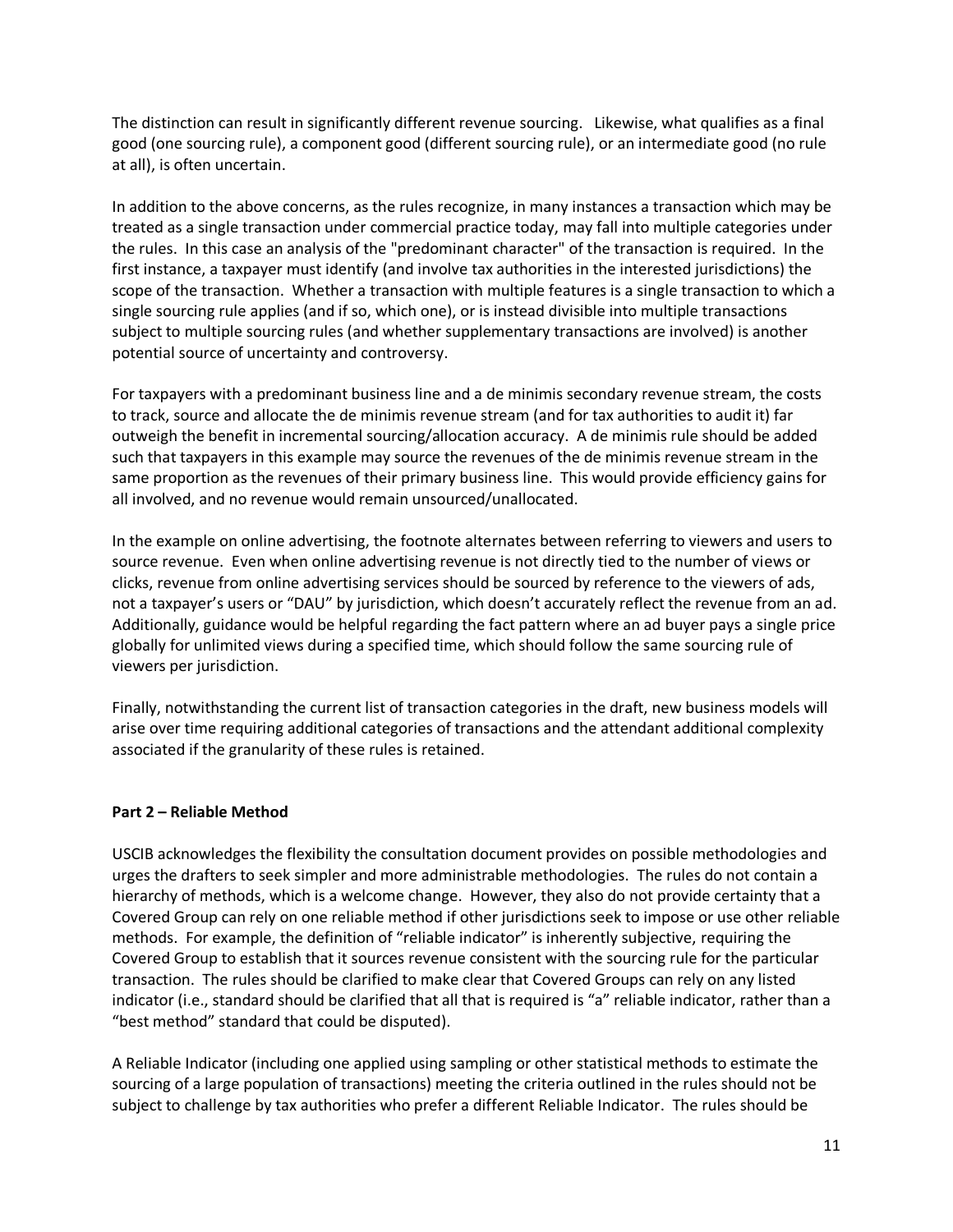clarified such that a Covered Group's chosen method raises a rebuttable presumption of correctness and sets, if any, a high evidentiary bar for the interested tax authorities to challenge. Otherwise, Covered Groups will not have tax certainty on the amount to be allocated to respective jurisdictions.

The reliability of the Covered Group's method should be approved in advance but only after the Covered Group has had the benefit of a transition period to implement necessary changes or otherwise update existing systems to apply the rules. The final Model Rules should provide that an MNE will be permitted to source revenue based on existing data in its possession or otherwise publicly available for two years or the completion of the early certainty process, whichever is later, plus the time needed for MNEs to implement the changes. Many MNEs will be unable to comply with the rules if they are required to obtain information from their customers that they do not currently collect due to the number of customers they serve or independent distributors and resellers they use. For these MNEs, it is far more appropriate to determine what "reasonable steps" entail in collaboration with the relevant tax authorities so that the determination of reasonable can be based on the MNE's actual facts and circumstances. Another approach is to consider a prospective ruling program, similar to a private letter ruling that provides taxpayer certainty for the use of a specified reliable method. By allowing this flexibility for the Covered Group, best methods will emerge more quickly which in some cases could be scaled across Covered Groups during the experience made when Amount A goes into effect.

In the absence of significant deference to a Covered Group's choice of a Reliable Indicator, presumably many Covered Groups would prefer to utilize a regional, global, or low-income allocation key. The choice of a Reliable Indicator could be challenged on at least two bases, first, that it was an inappropriate indicator or second, that some of the data reported was inaccurate. In many if not most cases use of a simple allocation key would be far preferable to some businesses.

The reference to the process for selection of Reliable Indicators and control framework should not be interpreted in a way that requires financial statement controls based on materiality as assessed against the nexus thresholds. For example, Pillar One establishes an allocation nexus at EUR 250,000 in sales, which is far below a materiality threshold for Covered Groups subject to Pillar One. The term 'Internal Control Framework' might be deemed to create US Sarbanes-Oxley (SOX) or other compliance expectations pegged to this number, which would potentially have ramifications beyond Pillar One.

The expectation that a Reliable Indicator be used consistently should be clarified – many enterprises will have different data availability for different business and/or entities, driven by systems availability, business need, etc. This might be the case even for a common business if multiple entities engage in third party transactions. Note that if poorly defined, the requirement that a Reliable Indicator be consistently used and available might result in a determination that there was no Reliable Indicator, thereby requiring increased use of allocation keys.

This section provides rules for determining "Another Reliable Indicator," but requires the indicator to "meet the requirements of paragraph 3", which contains the primary rules for determining a Reliable Indicator. This seems circular, as apparently nothing can qualify as Another Reliable Indicator that is not already a Reliable Indicator. Suggest deleting "provided the information meets the requirements of paragraph 3".

There are likely to be multiple applicable Reliable Indicators, some of which may be conflicting due to the nature of the information obtained, but the Rules are unclear which to use in that case. The rules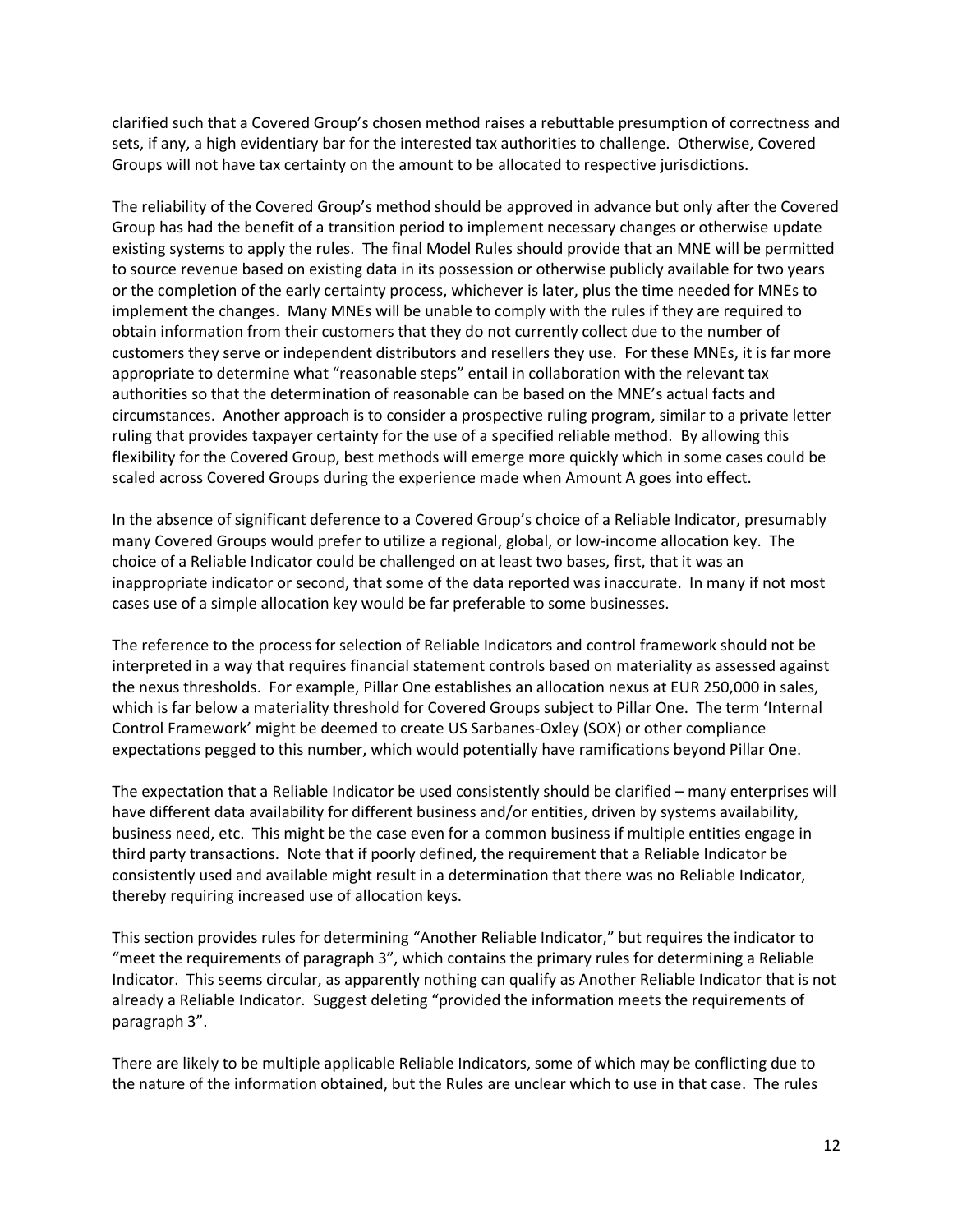should clarify that where there are multiple Reliable Indicators, the taxpayer has the option to choose among them.

It should be made clear that the hierarchy in Part 2, Section 3.b.ii of the rules does not require businesses to secure information from third parties incremental to their existing business needs (i.e., the reliable indicator requirement should not impose a new data-collection and reporting obligation on MNEs and third parties where that data is not currently collected and used for business needs, although this seems to be contemplated in the LBC Headcount Allocation Key discussed below in the Business to Business Services discussion.)

The rules should allow Covered Groups to elect to use as a Reliable Method an Allocation Key that is based on published data sources, be it government, academic or industry. This would ensure that both Covered Groups and tax administrations secure the significant advantage of a simple, reliable, sustainable, and user-friendly process to implement the Amount A allocation. This approach can achieve the following:

- Respects that gross revenues and profits, by market jurisdiction, might not otherwise be aligned.
- Is readily useful for financial reporting and tax administration review purposes.
- Would substantially simplify the application of Pillar I in multiple respects (e.g., avoid wholesale global systems rewrites, minimize tax controversy, allow Covered Groups to make Amount A tax payments sooner and on more predicable bases to the market jurisdictions and, in an Independent Distributor/Reseller/B2B context, eliminate the drag on necessary data gathering of proprietary or legally protected data).
- This Proxy Allocation Key could be further validated as follows-
	- Subject to preclearance through the early certainty process.
	- Under a transition rule that respects good faith conduct and/or best efforts by the Covered Group to develop a reliable system over an interim period while still being treated or deemed as compliant for Amount A allocation purposes.
- For example, require a defined period for use of such Proxy Allocation Key of say [3 or 4] years unless the Covered Group is subject to material changes such as a 'change in ownership' for example, [50]% or more change among its [> 10]% shareholders.

There should be clear guidelines as to the methods that Covered Groups in different industries can use, which should provide that, if the method is accepted in the early certainty process, it should be accepted in all jurisdictions for that Covered Group. It is important to have consistent rules for Covered Groups that provide a level of comfort with respect to their chosen method. It would impose a significant burden and double tax on companies if they were required to use different methods in different jurisdictions.

The draft rules are an improvement from prior concepts but still have the potential to create significant administrative cost relative to the potential tax paid to an Amount A jurisdiction where the taxpayer currently does not have a taxable income tax presence. The proposed rules also raise concerns that disagreements over alternative reasonable approaches to estimate destination consumption sale jurisdictions. We respectively submit that the MNE's within scope of Amount A should be able to comply with the revenue sourcing objectives utilizing an alternative elective formulaic method. Such an approach must ensure that the Amount A sales are globally fully accounted for and that the simplified safe harbor method reasonably estimates the intended revenue sourcing approach while dramatically simplifying the administrative costs of revenue sourcing and eliminating tax uncertainty in this area.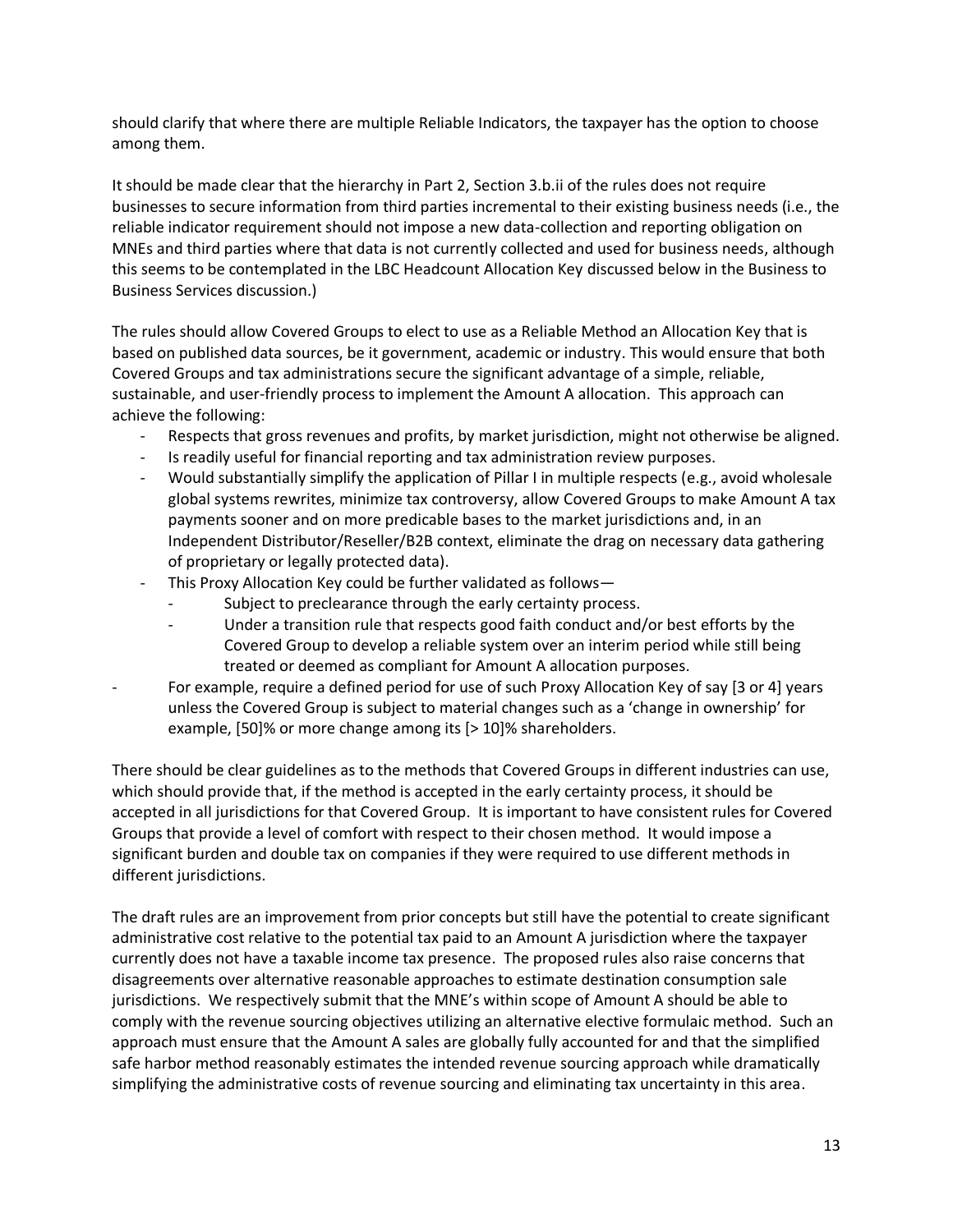As Appendices A through C to this letter, we describe three different safe harbor methodologies for illustrative purposes, without prejudice: the Global Allocation, the Covered Group Market Characteristics, and the Simplified Finished Goods Revenue Sourcing Approach. These methodologies are intended to be elective for the Covered Group.

For example, under the Appendix C approach, the MNE within scope would first identify and place in an allocation pool all its sales that are exported from a jurisdiction where it has a taxable presence to any jurisdiction where it currently does not have a general taxable presence. Additionally, an agreed proportion of sales in all taxable presence jurisdictions would be deemed reexported to market jurisdictions where the MNE does not have a general taxable presence. Possible methods and rationales to determine the amount deemed reexported is further explained in Appendix C. Total exported sales (step one) and deemed exported sales (step two) to jurisdictions where the MNE does not have a taxable presence would be combined and allocated proportionately to all market jurisdictions where the MNE does not have a traditional taxable presence based on either the jurisdictions' relative GDP of this group of jurisdictions or relative national consumption data as supplied by the OECD. To ensure that the election does not produce an over or under allocation, the amount allocated to any non-taxable presence would have a cap (125% of the average) and guaranteed minimum (75% of the average) calculated as a function of the MNE's average sales in the ten smallest jurisdictions where the MNE has a taxable presence. Where the cap or minimum are applicable the deemed sales percentage is proportionately adjusted.

## **Part 3 - Finished Goods**

# **Revenues from Finished Goods sold to Final Customers directly by a Covered Group or through an Independent Distributor.**

It may not always be apparent to a Covered Group where the Final Customer is when finished goods are sold through an independent distributor. Is it realistic that the companies would have access to the reliable indicators. If current practice of a company is not to obtain the information set out in B.1-3, how much effort should be required by the company to obtain such information. Companies should be able to use an allocation key if estimated revenues in a jurisdiction are below a certain amount (see comments under Nexus).

Part 3, Section B.3.b seems to result in tail-end revenues not identified as Regional Revenues being allocated solely to Low-Income Jurisdictions. Only if the Covered Group demonstrates that Revenues did not arise in any Low-Income jurisdictions is the Global Allocation Key used. If this is not the intent, this should be clarified. Also note that 'Region' is broadly defined (appropriately) but would include a 'near-global' grouping (e.g., all countries other than Cuba & Iran would represent a region under this definition). Given this definition of Region, the rule of B.3.b would presumably never apply.

The final Model Rules should clarify that Covered Groups may make reasonable assumptions in applying the Regional Allocation Key. The commentary should include examples demonstrating when a Regional Allocation Key be used, such as where:

- The cost of shipping makes it unlikely that the goods will be sold outside the region; or
- The Covered Group has independent distributors in all major regions of the world, making it unlikely that a distributor in one region would find it economical to compete with a distributor in another region to a significant degree.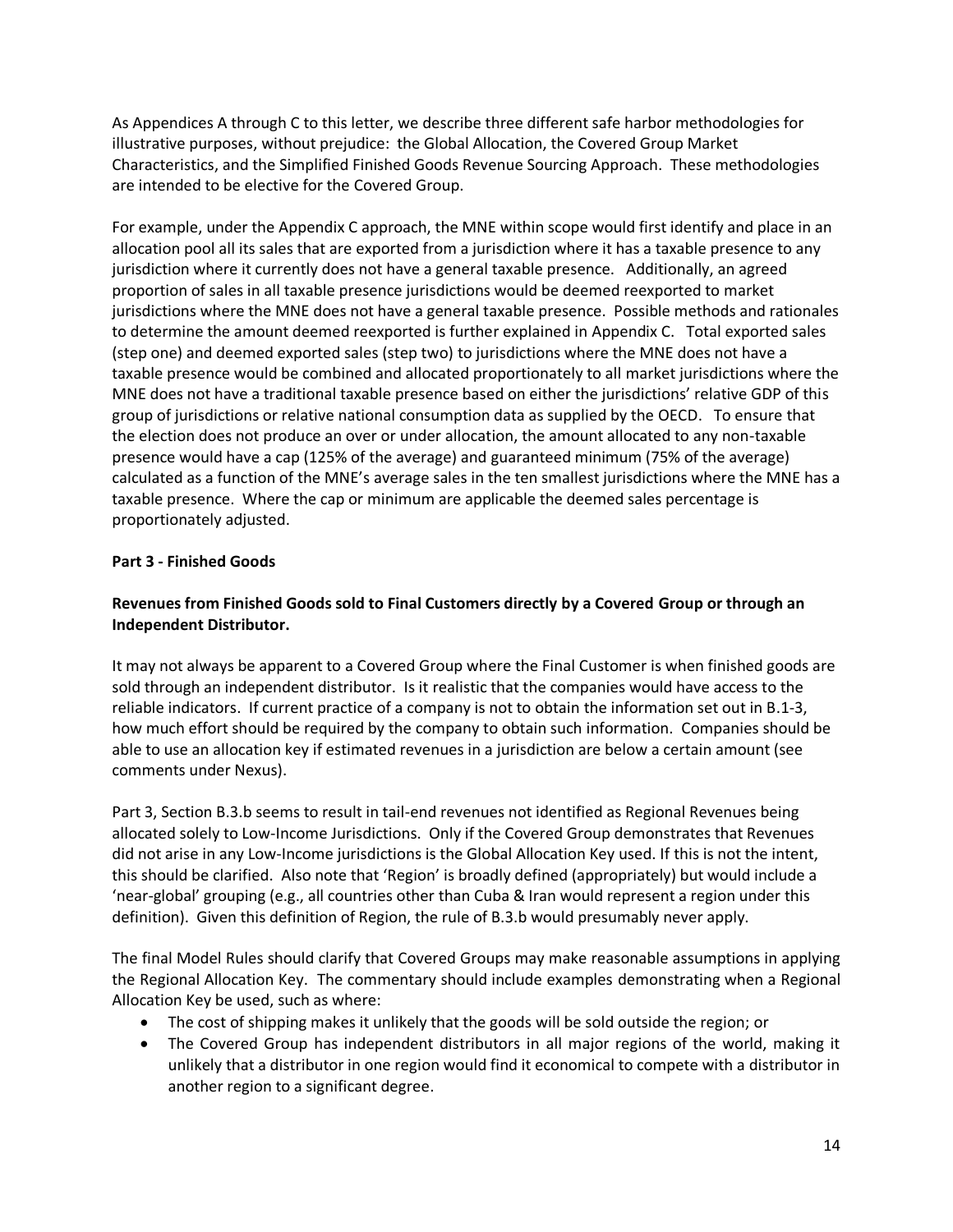Covered Groups should not be required to establish that there is no Reliable Indicator on a transactionby-transaction basis before using the Regional Allocation Key, at least in circumstances where the MNE sells through more than a few independent distributors. Covered Groups should be permitted to establish the appropriateness of using the Regional Allocation Key for categories of transactions based on their understanding of the market or by examining a sample of transactions.

The rules do not provide guidance on how a region should be grouped for purposes of applying the Regional Allocation Key. Covered Groups should be allowed flexibility to determine the appropriate groupings for a region in applying the Regional Allocation Key. For example, an approach that defines regions in the same way that the Covered Group defines regions for internal management or reporting purposes should be deemed to be reasonable, but not required.

#### **Revenues from digital goods**

There may be no data or at best limited data available to Covered Groups regarding the location where a digital good is used, and the available indicators may be inconsistent or inaccurate.

# **Tail End Revenues**

The concept of Tail End Revenues addresses cases where a taxpayer is unable to gather reliable data about the last 5% of revenues for a transaction. While this is helpful, there is a far more compelling issue related to tail end revenue, and that is that systems for compliance (in the best of cases) will be expensive and require significant resources to implement, manage, and upgrade, solely for this purpose. Covered Groups cannot develop systems for every single product in existence for any given year without extremely disproportionate costs. These companies should be able to use billing address for amounts that represent 10% or less of the company's total revenues from third parties (e.g., products with total revenue under this threshold), without first having to consider alternative methodologies of establishing a relevant location.

Moreover, in the ordinary course of business, these companies may record certain adjustments to revenue (e.g., certain contra revenue transactions) with respect to no specific customers. Additionally, companies should be permitted to prorate adjustments to revenues that are not recorded with respect to specific customers using a reasonable methodology such as by revenue or product, depending on how these adjustments are recorded in the ordinary course of business.

The rules provide that an MNE with Tail End Revenue of 5% or more must take reasonable steps to reduce the Tail End Revenue arising in later periods. An MNE that does not take such steps within two periods after the first period in which the Tail End Revenue was 5% or more may be subject to penalties for failure to comply.

Consequences of failure to take reasonable efforts to reduce the 5% threshold are not clear, though the draft states in footnote 16 that penalties would apply. Some companies may be indifferent to the results of allocation such that use of global/regional allocation keys for sourcing Tail End Revenue is far preferable from a cost standpoint to developing systems and architecture to collect, retain, and defend more specific data for sourcing tail end revenue. (Particularly without any limitations on the ability of jurisdictions to challenge the use of a given reliable indicator by an MNE.)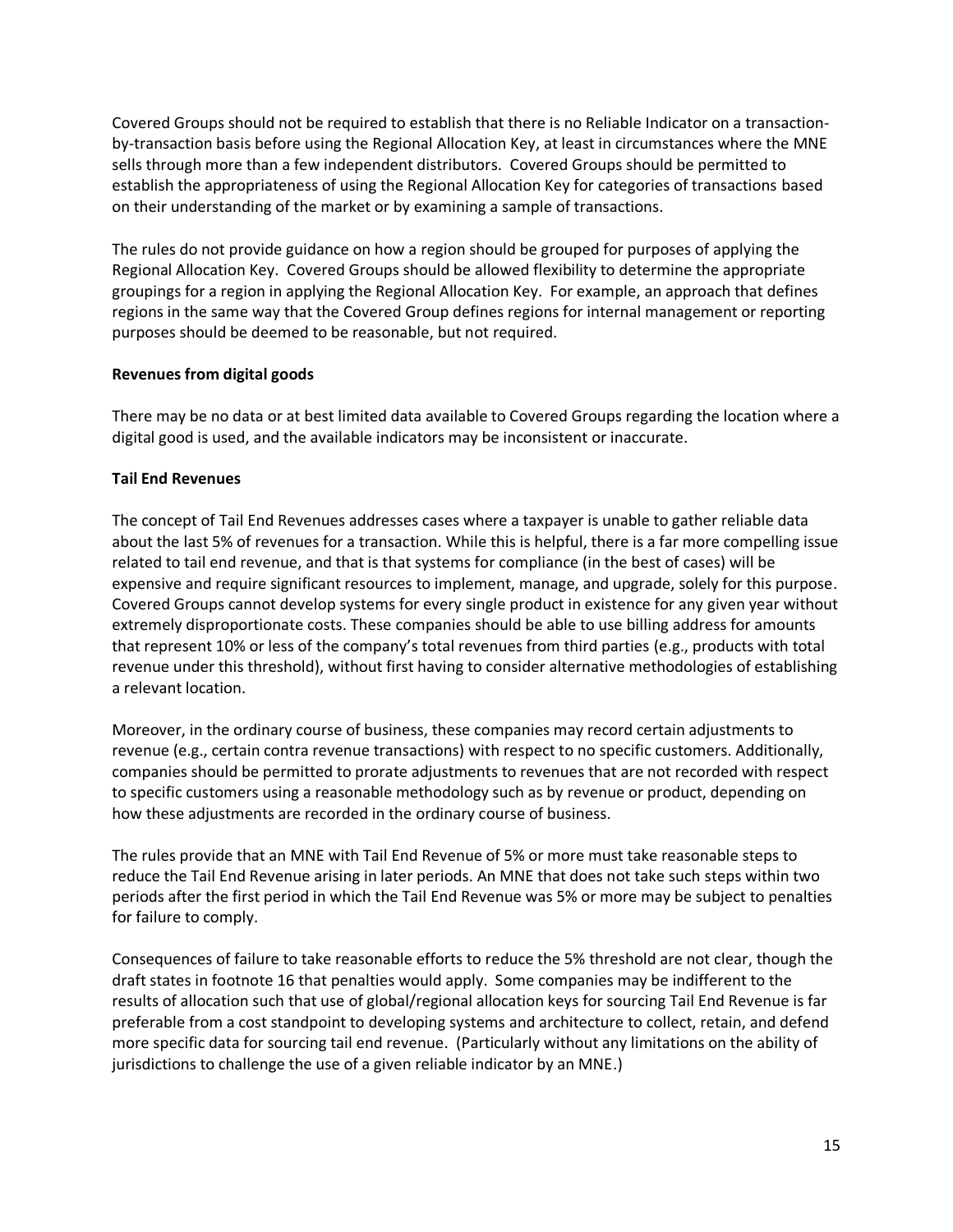Five percent seems inappropriate for Tail End Revenues across the board. The Tail End Revenue threshold could vary by category as it may be particularly difficult to obtain the requisite information for companies in certain categories.

There is no policy support for imposing a penalty for failing to take reasonable steps to reduce Tail End Revenue, given the OECD's acknowledgement that Covered Groups often do not have access to information regarding the location of the final customer for goods sold through independent distributors and the suggestion that, as discussed above, an indicator obtained solely for purpose of applying the rules may not be considered a Reliable Indicator.

The final Model Rules should not impose penalties on any MNE that makes a good faith effort to comply with the revenue sourcing rules. Where Tail End Revenue exceeds 5%, a more reasonable approach would be to allocate 5% of revenue according to the Low-Income Country Allocation Key and the remainder according to either the Regional Allocation Key or the Global Allocation Key, whichever is more appropriate under the circumstances.

Prior comments from the Secretariat suggested a concern that the use of imprecise indicators to allocate revenue from independent distributors may under-allocate revenue to small jurisdictions where distributors are less likely to have a presence. The definition of Low Income Jurisdiction, however, includes some large jurisdictions where MNEs (especially the MNEs that are in scope for Pillar One) can be expected to have well-developed distribution networks. For example, the definition would currently include India and Indonesia, both G20 countries, as Low Income Jurisdictions. Accordingly, the definition of "Low Income Jurisdiction" should be limited to smaller markets where independent distributors are less likely to have a presence. This could be done by imposing a GDP cap on the jurisdictions included in the key.

Further, as currently drafted, Tail End Revenue could be allocated to a Low Income Jurisdiction even if income is also allocated to the Low Income Jurisdiction using a Reliable Indicator or the Regional Allocation Key. The final Model Rules should include a rule to eliminate opportunities for a jurisdiction to benefit from Tail End Revenue to the extent the jurisdiction was already allocated revenue based on a Reliable Indicator or Regional Allocation Key. This rule could cap the allocation to the greater of what the jurisdiction would be entitled to using the Reliable Indicator, Regional Allocation Key, or the Low Income Jurisdiction Allocation Key.

#### **Part 4 – Components**

#### **Revenues from components**

Requiring component manufacturers to determine revenues based on the final customer of the final finished good places an undue burden and impossible standard for component manufacturers to reasonably comply. The OECD previously acknowledged this challenge in its January 31, [2020 statement,](https://www.oecd.org/tax/beps/statement-by-the-oecd-g20-inclusive-framework-on-beps-january-2020.pdf) taking into account practical realities, "businesses selling intermediate products and components that are incorporated into a finished product sold to consumers would be out of scope".

For example, components like semiconductors are sold in bulk and incorporated and substantially transformed by unrelated parties into an altogether different product (e.g., a mobile phone, a computer) or sold in bulk to a third party. While there may be a contractual relationship between the component manufacturer and the component distributor or the Finished Good manufacturer, there is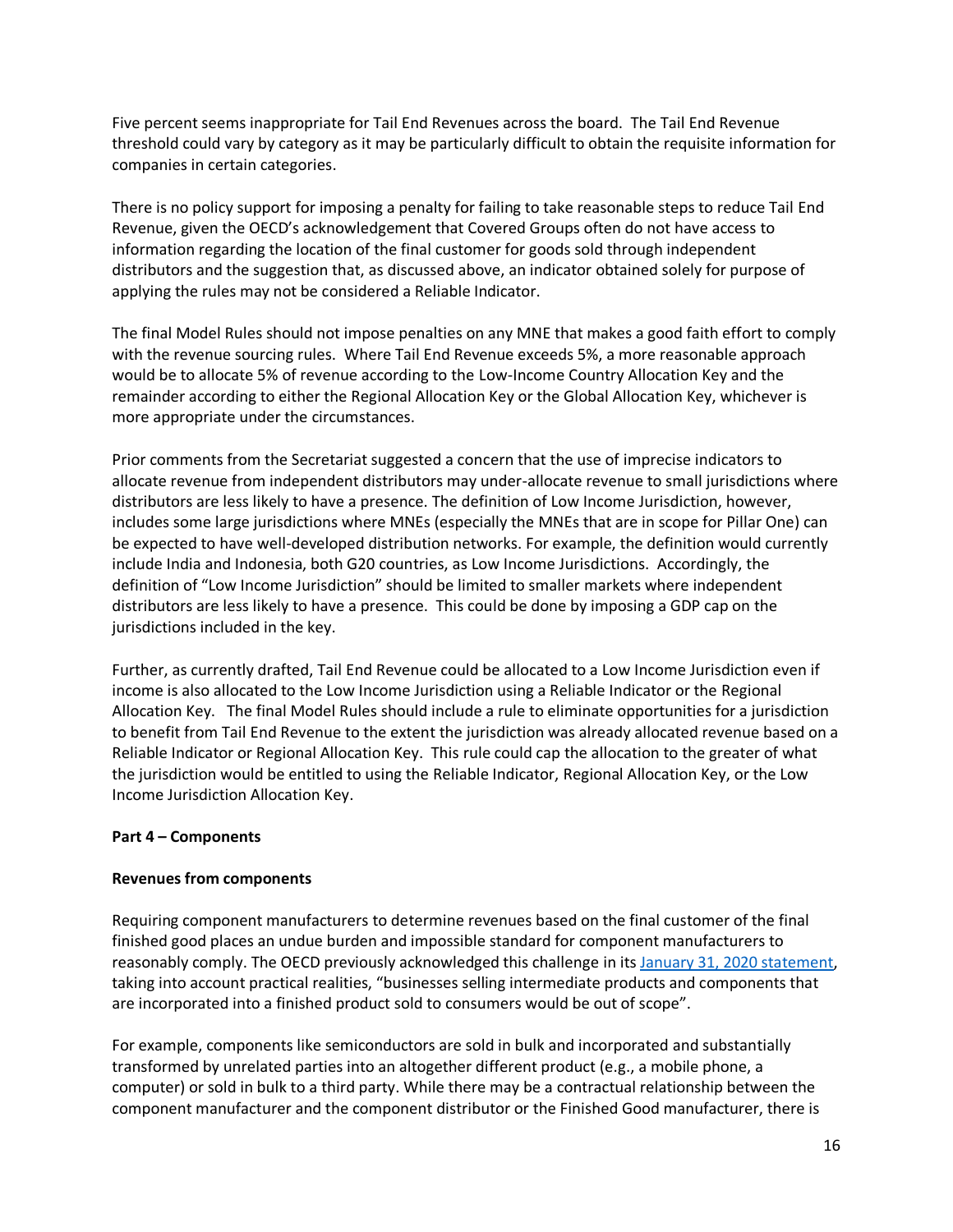no contractual relationship with or visibility into the multiple tiers of Finished Goods distributors, resellers, or retailers down channel. As such, the taxpayer does not know the location of the thirdparty's Finished Good to the Final Customer.

Without the ability to access the destination of the Finished Goods, it is impossible for a Component manufacturer to determine the location where the Finished Good is sold to the Final Customer. As discussed above, companies should not be required to access information collected by another taxpayer (such as a customer or a customer's customer) to determine sourcing.

The sourcing rules for components parts need to be revised to a standard that can reasonably and practically met. Therefore, we would recommend that for components, the "revenues derived from a transaction for the sale of Components are deemed to arise in [a Jurisdiction] when the Component is sold to the direct customer of the Component manufacturer of the Finished Good and the manufacture/seller of the Finished Good."

As the primary rule is that revenue must be sourced on a transaction-by-transaction basis according to revenue earned from the transaction, the sold to information is the most reliable and reasonable indicator that the component manufacturer collects pursuant to its commercial and legal obligations. At a minimum, the "revenues derived from a transaction for the sale of Components are deemed to arise in [a Jurisdiction] when that Jurisdiction is the place of delivery to the direct customer of the manufacturer of the Finished Good into which the Component is incorporated." While the "sold to" information is the most verifiable information the component manufacturer receives with respect to the use of its product by a third-party, at a minimum, the component manufacturer should only have responsibility to the third-party from which it directly derives revenues.

4.A.3: Where a Reliable Indicator may not exist for component sales, it may nonetheless be possible to determine a Region for purposes of a Regional Allocation Key (for example, so-called Tier IV emissions engines are generally only sold in markets requiring Tier IV emissions certification). The rationale for applying a different hierarchy of potential allocations in this case from the rule for finished goods is unclear and unnecessarily complex. The rules do not provide or permit the use of a Regional Allocation Key in the absence of a Reliable Indicator.

The same concerns for direct component sales apply to sales made through Independent Distributors. Covered Groups may not currently obtain such information and such information may not be readily available based on contractual arrangements and established commercial practice.

# **Part 5 – Services**

#### **Revenues from location-specific services and services connected to tangible property**

Sales of tangible property to distributors (B2B sales) should be based on location data of final customers that companies obtain in the ordinary course of business, such as warranty registrations or electronic activations. Companies may not be able to relate this location data with revenue data because, for example, this data may not be used by billing systems in the ordinary course of business. In that case, companies should be able to use this location data to compute an overall location ratio that can be applied with respect to all B2B sales at the company level instead of the customer level.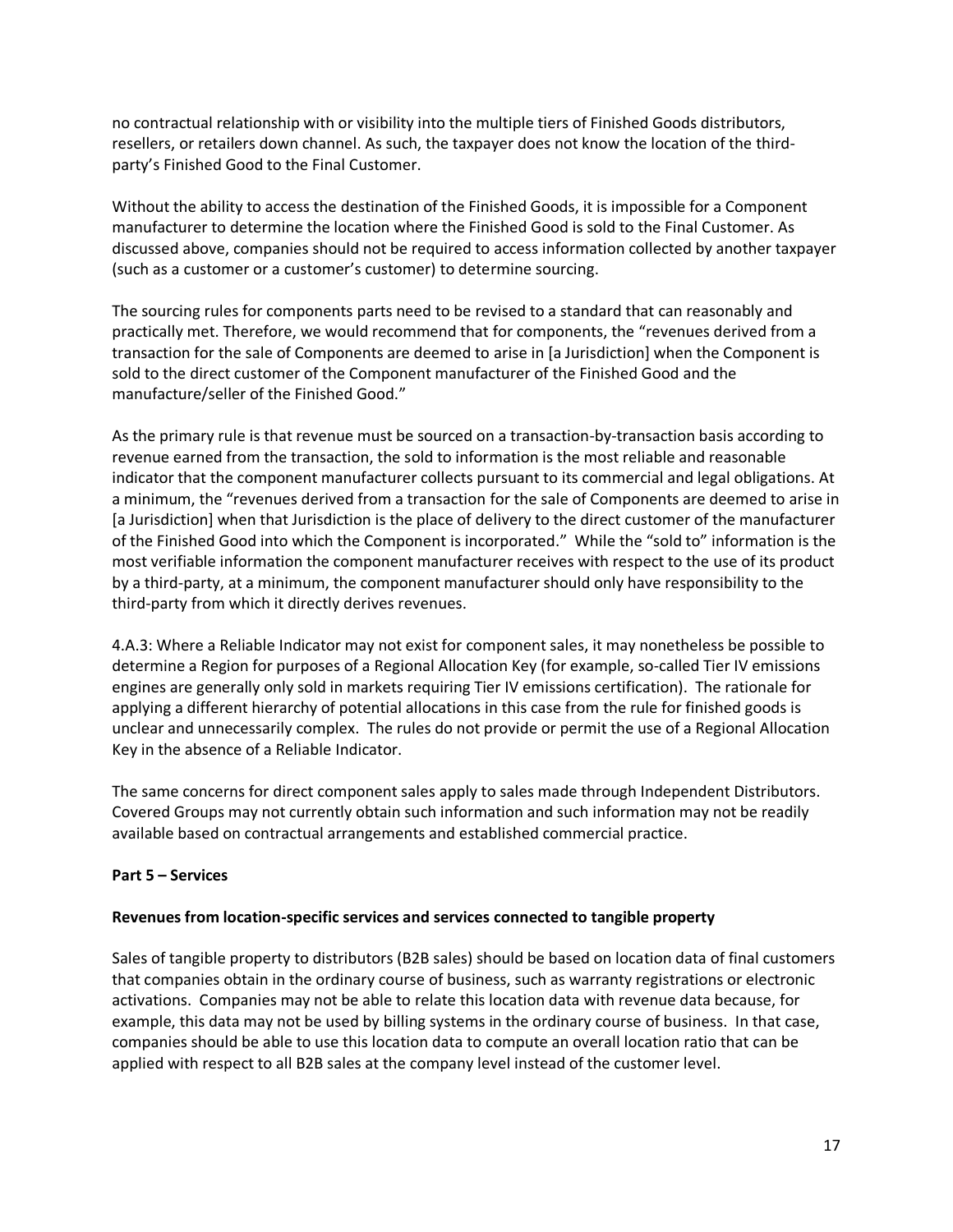#### **Revenues from advertising services**

#### **Online advertising services**

Generating the granularity of the data required goes beyond the scope of commercial practice. There is a large amount of data required (clicks and impressions in the billions), and there are questions about the systems in place to track click-by-click or impression-by-impression data.

Some business models charge per click, others by impression, and other by cost per acquisition, and these models may change in the future. Companies should be permitted to choose a consistently applied approach that reflects the location data they have, without significant new systems setups. Because the availability of location data may vary across products or customers and change over time in response to regulatory or industry practices, companies should be permitted to use the location data that is available in the ordinary course of business (e.g., device location, IP address location, location based on a combination of indicators / multifactor). To avoid duplication of compliance requirements, limit unnecessary costs, and reduce needless disputes, there should be a safe harbor for any methodology that establishes location in a similar manner required for any other tax compliance purpose.

Similar issues arise with digital goods in that it is possible to have conflicting information. In addition, there should be a requirement of consistency by jurisdictions – if a particular methodology is found to be acceptable in the early certainty process, the same methodology should be used in all jurisdictions.

In the case of online advertising revenue earned by targeting ads at users of an online platform, internal proxies should be permitted to source revenue to the location of users where such proxies can be expected to approximate the same result as a transaction-by-transaction approach. In many cases such a proxy could leverage information the company currently uses internally for management reporting purposes. Moreover, this would give companies flexibility to build a framework for sourcing revenue that will work in the long run. This would be a much more workable and durable solution than requiring a transaction-by-transaction analysis.

This approach would be similar to what the rules allow for transportation, where MNEs are permitted to use an alternative Allocation Key. For example, for cargo air transportation, MNEs would use a key determined as:

- The sum of the cargo weight transported by an MNE in a period from a place of take-off in a Jurisdiction and the cargo weight transported by an MNE in a period to a place of landing in a jurisdiction; divided by
- The sum of the cargo weight transported by an MNE in a period from places of take-off in all jurisdictions plus the cargo weight transported by the MNE in a period to places of landing in all jurisdictions.

#### **Revenues from Transport Services**

The rules for Non-air Transport Services provide that such revenues are deemed to occur in the Place of Destination of the passenger. This rule does not account for the fact that most international shipping income is earned on the high seas rather than in any jurisdiction. This position is reflected in Article 8 of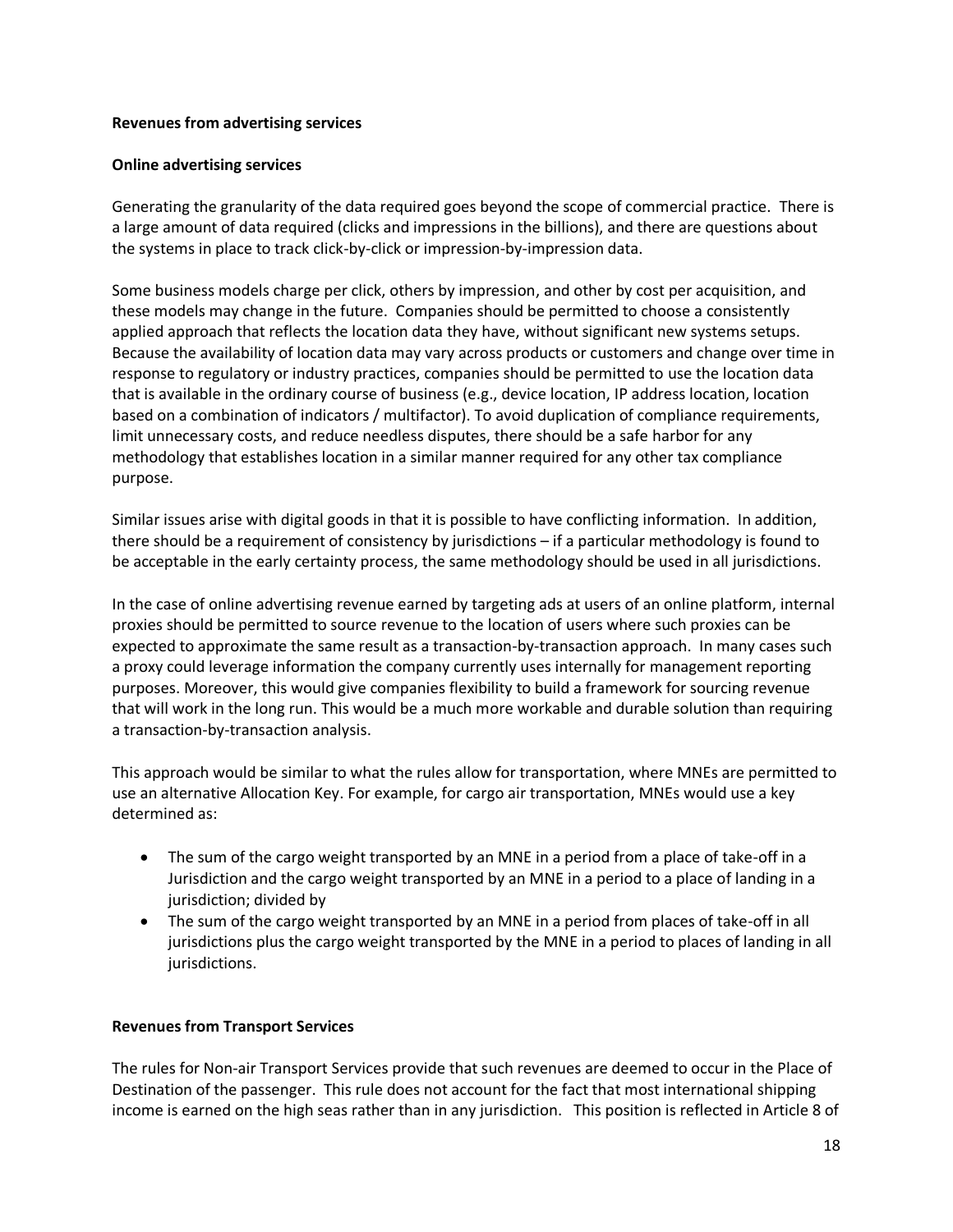the OECD Model Tax Convention, in almost all income tax treaties and in the October 2020 Pillar One Blueprint which stated it was inappropriate to apply Pillar One to international shipping activity. It is also uncertain as to whether income from certain activities such as passenger cruises falls within the definition of transportation income. We believe it is appropriate to provide an allocation key for international shipping activities which reflects the extent to which this income is performed on the high seas.

Air transport and non-air transport freight charges for delivery of finished and component goods should not be treated as separate transactions from the sale of the good and sourced as transport services, even if the value of all Supplemental Transactions exceeds the 5% threshold currently required for the sourcing of combined transactions under the rules of the Main Transaction.

#### **Revenues from financing**

This source rule will likely need to be modified, probably substantially, if the Amount A exclusion for regulated financial services ends up being very narrow (e.g., for basic retail banking and life & property insurance). No information on these exclusions is available currently. In addition, source rules will be required to identify and clearly separate a bundled financial transaction, which involves both an excluded and a covered service. We anticipate this will be very problematic and laden with future controversy.

## **Revenues from business to consumer services**

As an overarching comment equally to business to consumer and business to business services, we recommend that the rules for sourcing revenues rely on Value Added Tax (VAT) indicators whenever possible to improve the administrability of the rules and to benefit from tapping into existing, wellfunctioning systems familiar to taxpayers and tax administrations alike.

The Consumer definition in the rules still falls short. What happens if Consumers are pooled (and not located in the same Jurisdiction) and services are performed (outside of the Market Jurisdictions) by the Covered Group to various Consumer(s) pool (e.g., retirement plan services, even extended families)?

It is overly complicated how the rules distinguish between Consumers, non-Large Business Customers, and Large Business Customers. It may not be possible to discern whether a customer acquires a good or service for a personal purpose rather than for commercial or professional purposes. In some instances, the same customer may acquire goods and services for personal and commercial or professional purposes.

Covered Groups may have thousands if not millions of customers and may not have the ability to discern the Country-by-Country reporting obligations of customers. Public financial data may not exist, be readily available to a Covered Group, and may not provide consistent data across customers. Linking contracting parties to their Parent Company may not be possible (i.e., an affiliate in a jurisdiction may operate under a name unrelated to that of its parent), and in any event will be a time-consuming manual process. If the final Model Rules retain this approach, statistical sampling will need to be permitted, as discussed above.

The rules should not have any requirement related to obtaining customer headcount. Customer headcount information is not commercial and does not answer the question of where services are used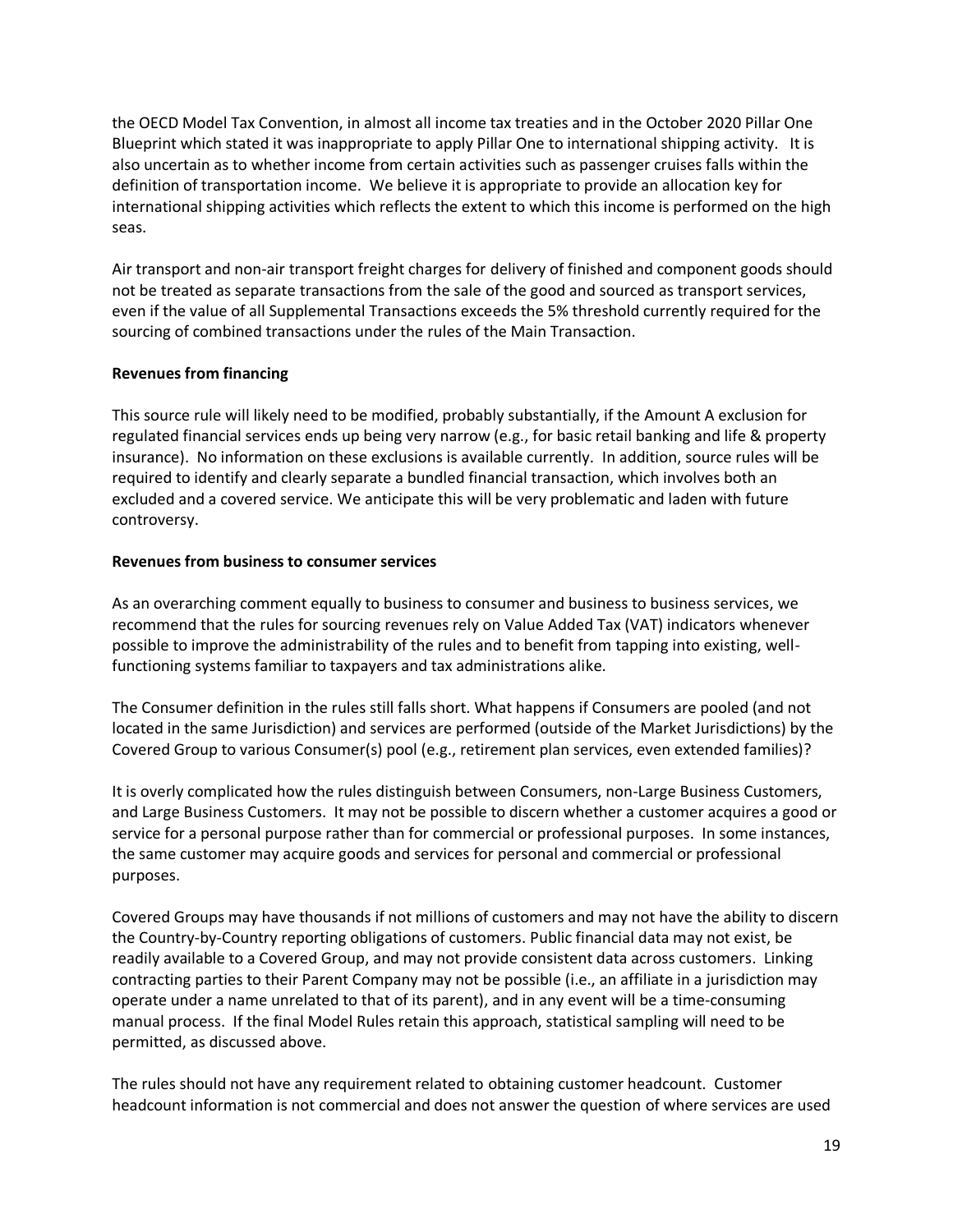any better than more commercial information such as VAT customer location indicators, for example. The contracting employee of the Business Customer may not have access to the relevant information or be able to disclose it. There may be valid business, competition, and legal reasons why the Business Customer does not want to share this type of information with the Covered Group.

This complexity validates the need to have certainty before Covered Groups, because of the rules, are required to create complex systems and processes for this data that is not consistent with commercial practice. Again, we urge the drafters to consider a transition period with more flexible data allowed or an elective allocation key decision that includes a comprehensive, timely and reliable process to get advance certainty on method before fully investing in the necessary systems to implement a compliant methodology.

#### **Revenues from business-to-business services**

In the context of Business to Business (B2B) services, including cloud computing services (including SaaS, PaaS, and IaaS models) and other digital services, MNEs cannot be expected to know and cannot determine the locations where their Large Business Customers' ("LBC") employees or customers use the services. Thus, as a general matter MNEs will not have any of the Reliable Indicators for sourcing B2B services of LBCs. This reinforces the need to have rules that would allow MNEs to support their sourcing determinations through a reasonable approach (including a Proxy Allocation Key), based on the MNE's particular facts and circumstances, that leverages *existing information and processes* and is not overly burdensome. Similarly, the application of alternative indicators or a Proxy Allocation Key should not be made dependent on establishing that the MNE asked their LBCs for this information and was denied.

The lack of data in these and other circumstances is not a temporary or transitional issue. Companies cannot simply change third party contracts to require information about where the customer or the customers' employees use the service. In many circumstances, the relevant data is proprietary information. Moreover, B2B customers are often also competitors of the B2B service provider. Consistent with the comments above, the collection and analysis of additional data for LBCs of B2B services would require additional time and resources to the extent that it is possible at all. The rules should take into account the commercial reality of the business to not require MNEs to make futile inquiries of thousands and thousands of customers.

For example, many B2B services are provided online and are fully automated. For these transactions, asking the customer to identify whether it is an LBC would be impossible as it would disrupt the commercial transaction. There is no engagement with anyone who could answer the question during the contracting process. An alternative and more administrable approach to consider would be to define "Large Business Customers" solely by reference to the size of the invoice, which is information that the MNE would have available to it.

Query why the billing address is a reliable indicator for Business to Business services for a customer other than Large Business Customer (LBC) but not for an LBC? LBCs may use numerous billing addresses, typically linked to the entity or unit consuming the service.

The threshold for using the billing address as reasonable for an LBC (EUR 1-3 million) is unreasonably low. In addition, it is likely impossible to determine aggregate billings to any specific LBC – as the sales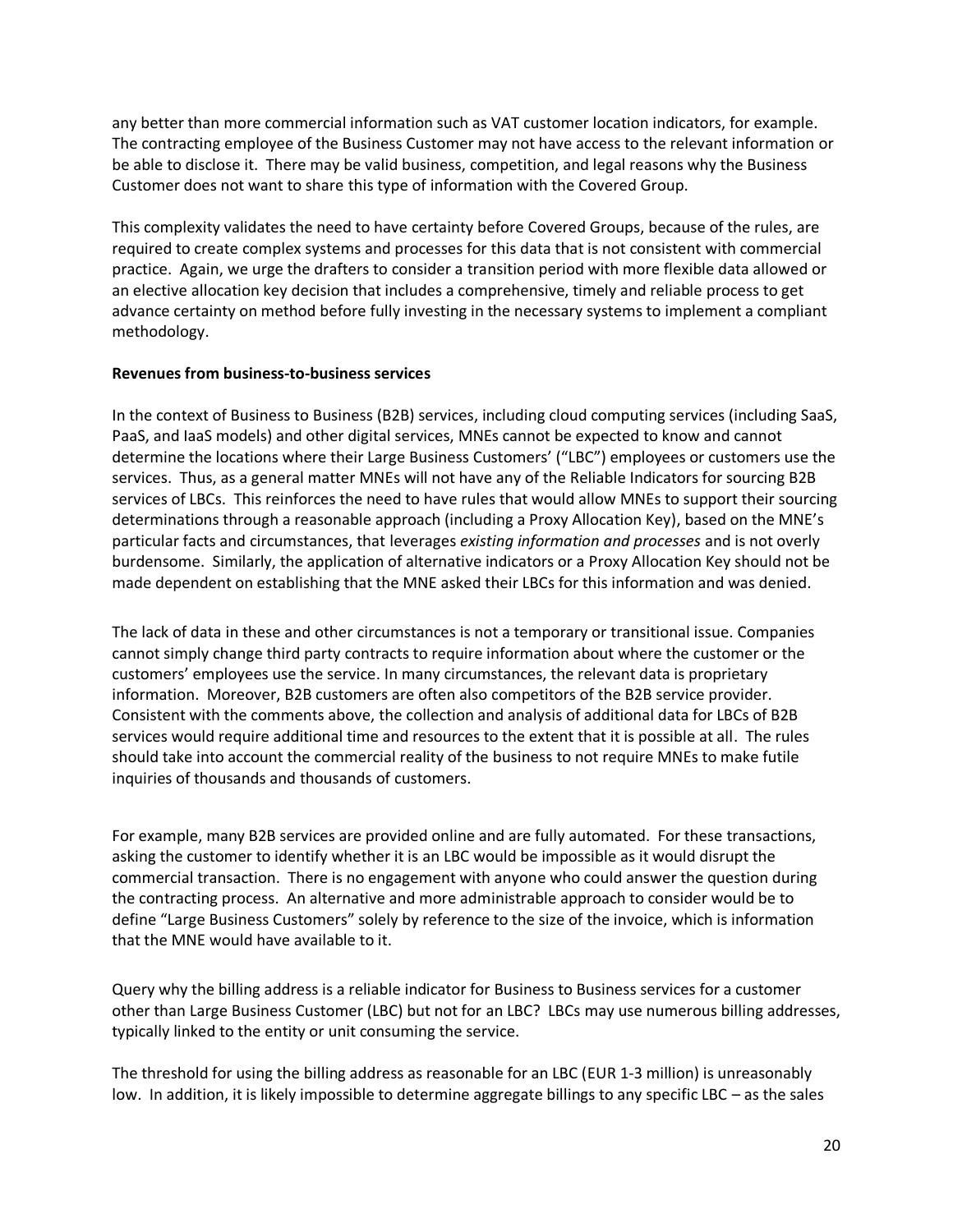data for different business units of a Covered Group may be siloed in different computer systems. In addition, a Covered Group may contract with various entities owned by an LBC, which may or may not share a common name or external indicator that they are part of an LBC. In theory, to implement this rule, it would be required to have a listing of all potential customer addresses used by each LBC (from that LBC), cross referencing that with invoice addresses for all invoices, aggregation of invoices to addresses belonging to each LBC, obtaining the non-public country by country reporting for each LBC customer annually, and sourcing aggregated LBC customer revenues according to that allocation key. Query how customers that change membership in LBCs during a tax year would be treated (as member/customer lists of LBCs could not be static given M&A activity, corporate restructurings, etc.).

Use of each individual customer's headcount as an allocation key is unreasonably complex – it would require customer-specific annual requests for non-public data unavailable to the filing group in a reasonable timeframe to permit compliance and would have no plausible linkage to the sourcing of services performed. (Most professional services, for example, would not be 'location-specific' services – or might be a mix of on-site and remote services. MNEs should be permitted, but not required, to break up mixed service into location-specific sourcing and then a generic LBC B2B sourcing allocation if they have the information available to do so.) Where an MNE is not permitted to use billing address as an indicator, it should be permitted to source revenue based on an allocation key without first asking LBCs for headcount data or other information. Consistent with the comments above:

- Customers are generally not going to provide this information willingly. Accordingly, asking for the information would not further the policy objective of accurately identifying the market jurisdiction in the majority of situations.
- Regardless of whether a minority of customers would provide this information, the time and expense associated with seeking and analyzing this information would be cost prohibitive and could not be justified based on the low expected yield of responses.
- If the final rules require MNEs to request information from their customers, it should only be required where the MNE expects a response and the process of seeking and analyzing responses would not be unduly burdensome, such as where the MNE has a limited number of LBCs and existing contracts allow it to require its LBCs to provide the requested information.

MNEs should be permitted to use their judgment as to whether a Reliable Indicator exists. If not, MNEs should be permitted to apply the Aggregate Headcount Allocation Key or an alternative Allocation Key that considers the information available to the MNE.

#### **Business to Business Cloud Services**

Covered Groups may have limited to no data available for the location where a customer uses B2B cloud services. To the extent that Covered Groups are required to establish the place of use for B2B cloud services, Covered Groups should be permitted to do so using access location data that is available in the ordinary course of business (e.g., data for the location where a customer accesses certain cloud service interfaces to prevent fraud or abuse (referred to as interface data)). This permitted data also includes any internal source of location or usage data that could be associated with the provision of cloud services. As in the case of advertising, the most detailed level of analysis should be at the customer level by legal entity, where a customer for sourcing purposes is defined as a customer for commercial purposes in a company's billing system. Additionally, there should be available to the Covered Group an elective safe harbor for any methodology that is valid for establishing the location of the customer for a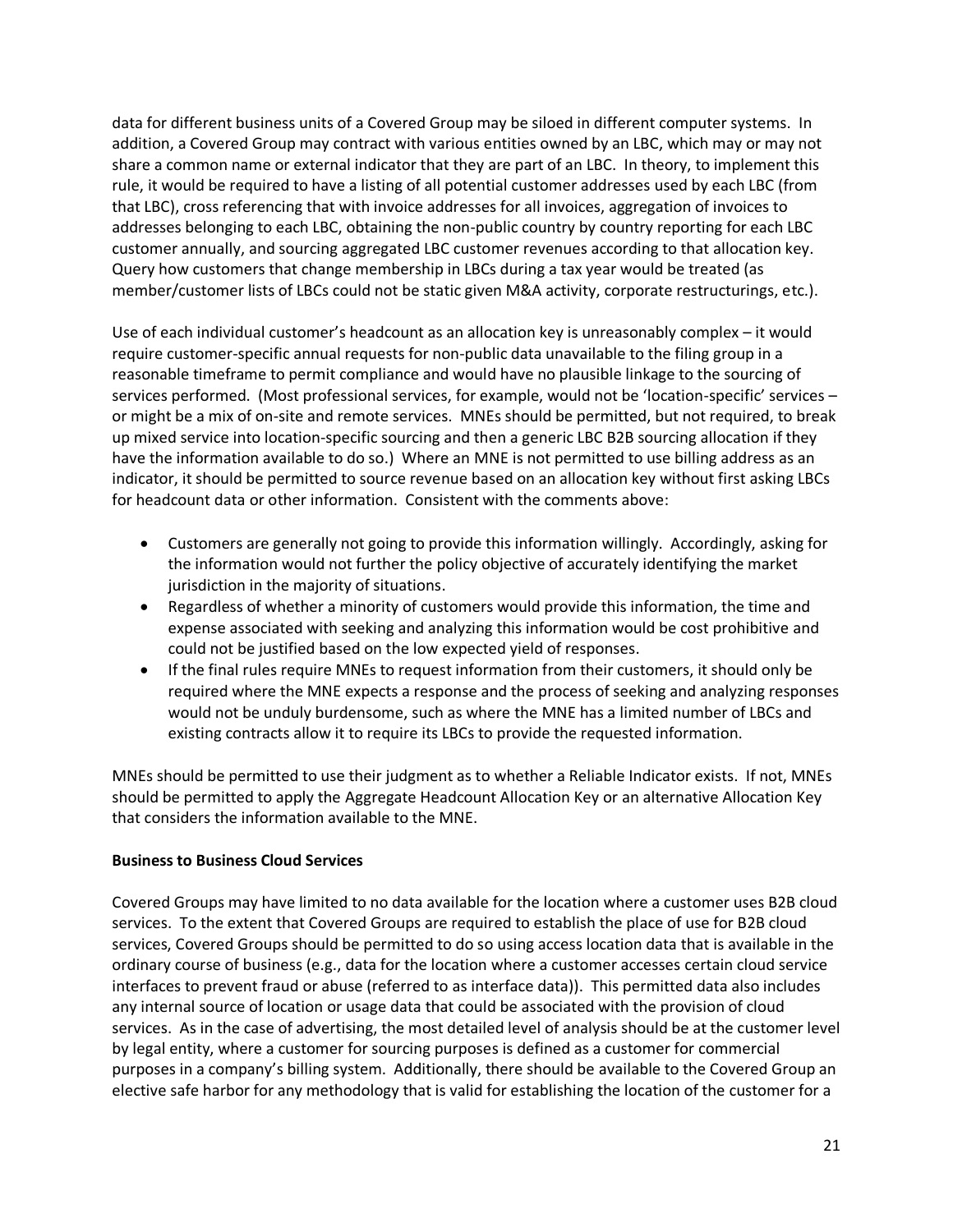specific tax compliance purpose other than for Amount A. To the extent that location data is not available using a methodology covered by the safe harbor, companies should be able to establish location using the billing address for which the margin for inaccuracy is very small.

## **Business to Business services sold through resellers**

The rules should clarify that the scope of transactions that are treated as B2B services sold through resellers is limited to true back-to-back service transactions, not all B2B services where the customers use the service to provide services to their own customers. For example, it should be clear that the rules for B2B services sold through resellers do not apply to cloud services unless the reseller is reselling the same cloud service. An approach that focuses on the location of a cloud services customer's customers would be unworkable. MNEs are typically unable to obtain information regarding the location of these customers. Even if an MNE's business customer is itself required to collect information regarding the locations of its customers for purposes of complying with Amount A, they are unlikely to be willing to share that information with other businesses, which may also be their competitors. The same considerations apply to software as a service ("SaaS"), platform as a service ("PaaS"), and infrastructure as a service ("IaaS") models.

Headcount ignores the relative compensation differences that can be very pronounced (e.g., R&D v. tech/ service hubs v. front-office v. manufacturing functions). If headcount data is to be used, it should be limited to the aggregate headcount data collated by the OECD. However, there may be circumstances where an MNE has sufficient information available to allow it to develop an Allocation Key that would more closely approximate the Large Business Customer's use of a service other than headcount. In such circumstances, the final Model Rules should allow an MNE to use an alternative Allocation Key based on the information available to it. Any concerns regarding the reliability of an MNE's alternative Allocation Key could be addressed through the early certainty process.

# **Part 6 – Intangible property**

# **Revenues from licensing, sale or other alienation of tangible property**

Different jurisdictions characterize transactions involving intangibles and digital property in different ways (e.g., cloud services may be considered as a supply of an intangible by one jurisdiction and as a supply of a service in another jurisdiction). Without additional guidance on when different sets of rules apply, this lack of global consensus may result in disagreements as to which sourcing rules apply and what constitutes a Reliable Indicator.

# **Revenues from licensing, sale or other alienation of user data**

The same issue applies as for revenues from licensing, sale or other alienation of intangible property, above. In addition, the characterization may be influenced by inconsistency in privacy laws between jurisdictions.

# **Part 10 – Definitions**

**Definition 9 "Jurisdiction" "**Jurisdiction" means "a country or territory that is a jurisdiction for tax purposes." The structure of Amount A is at the national level, but this definition seems to extend nexus, sourcing, and allocations to the subnational level (states, cantons, provinces) and the supranational level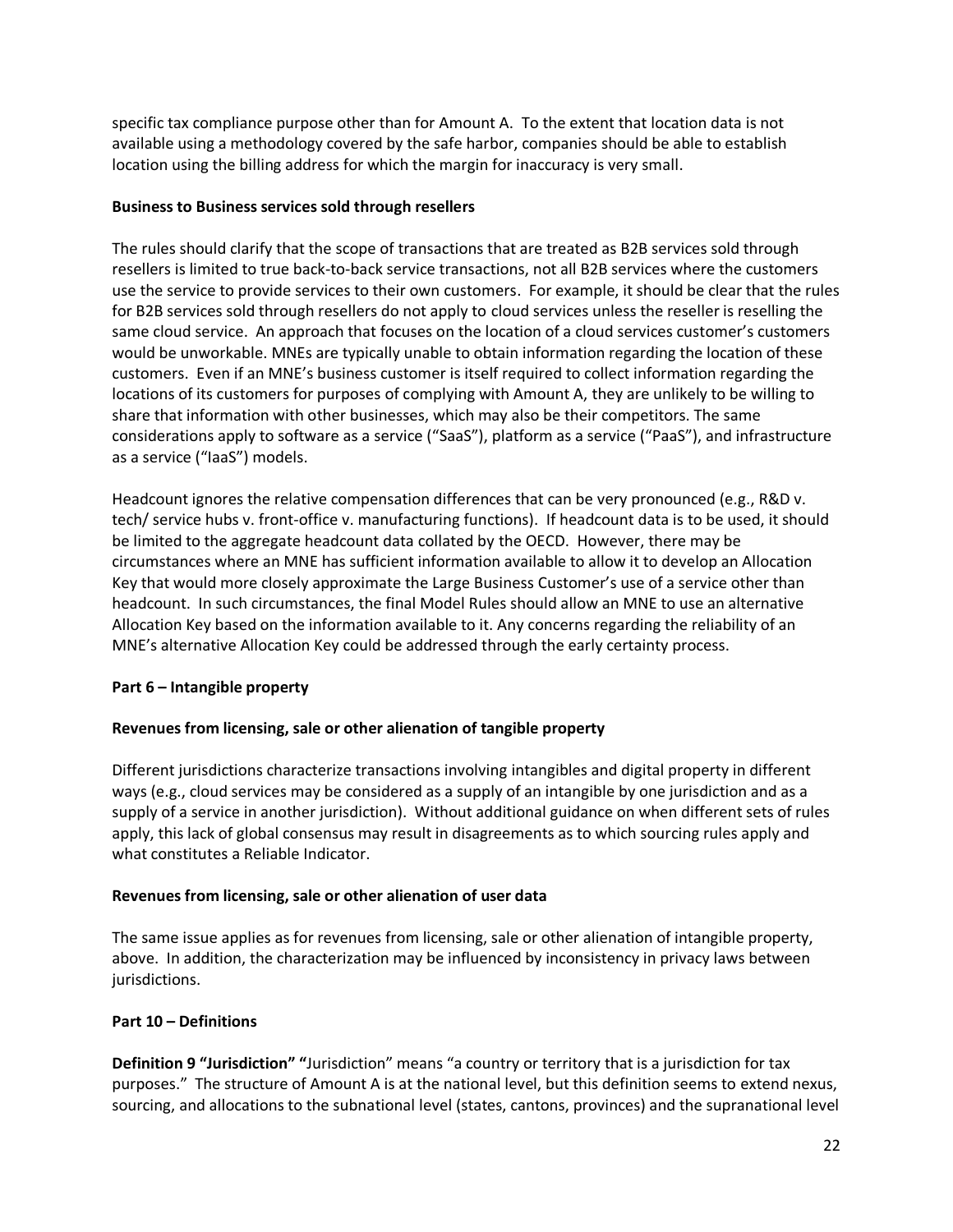(EU). It seems appropriate to revise this definition so that it includes jurisdictions only at the national level.

**Definition 10 "Knock-out Rule"** The rule references a "reasonable assumption", while footnote 39 seems to require "actual knowledge." The footnote suggests the knock-in rule may be used only with respect to headcount in that set of jurisdictions. It should be clarified that the knock-in rule is based on a reasonable assumption and does not require actual knowledge. It should be clarified that the knock-in rule may be applied before the application of any allocation key., e.g., including as applied to components and B2B services.

**Definition 11 "Main Transaction"** Defining the Main Transaction as the 'primary profit-driver' of a multitransaction bundle is not desirable in many ways. It requires significant incremental computations which may be competitively sensitive, difficult to audit, and not otherwise required for commercial reasons or financial accounting purposes (cost allocations, etc.). At least in part it is subjective, as many businesses consider profitability over a longer timeframe. For example, consider the sale of shaving razors and blades. The sale of a razor is necessary to generate revenue from the sale of razor blades. A single sale transaction for razor blades may be more profitable than the first sale of the razor. Because of this link, it may be considered in some part subjective and therefore will produce unnecessary controversy.

**Definition 12 "Supplementary Transaction"** The use of a maximum revenue threshold of 5% of the total transaction value for all Supplementary Transactions seems unreasonably low and likely to produce significant, unnecessary analysis of connected transactions as separate "Main Transactions" under the rules. Consider, for example the sale of equipment with a multi-year service plan and freight charge. Combined the freight charge and the service plan might easily exceed 5% of the value of a transaction.

**Definition 14 "Digital goods**" The treatment of certain online purchases (e.g., an in-app purchase in an online game) doesn't appear to have a clear home within the Rules. Possible treatment includes Digital Goods and general business-to-consumer services. Additional clarity would help – perhaps this is intended for the Commentary, but the OECD specifically requested areas that appear missing or incomplete.

**Definition 49 "Reseller**" How do the rules address situations where the Reseller adds some sort of value to the Consumer? For instance, financial services are oftentimes marketed and sold through multiple intermediaries. These rules will be infinitely impossible to sort through in such detail (and unduly complex in application).

Sincerely,

Timothy McDonald Chair, Taxation Committee (USCIB)

United States Council for International Business United States Council for International Business Rick Minor Vice President & International Tax Counsel (USCIB)

**Washington Office** 1400 K Street, N.W., Suite 525 Washington, DC 20005 202.371.1316 tel 202.371.8249 fax www.uscib.org

Global Business Leadership as the U.S. Affiliate of: International Chamber of Commerce (ICC) International Organization of Employers (IOE) Business and Industry Advisory Committee (BIAC) to the OECD **ATA Carnet System**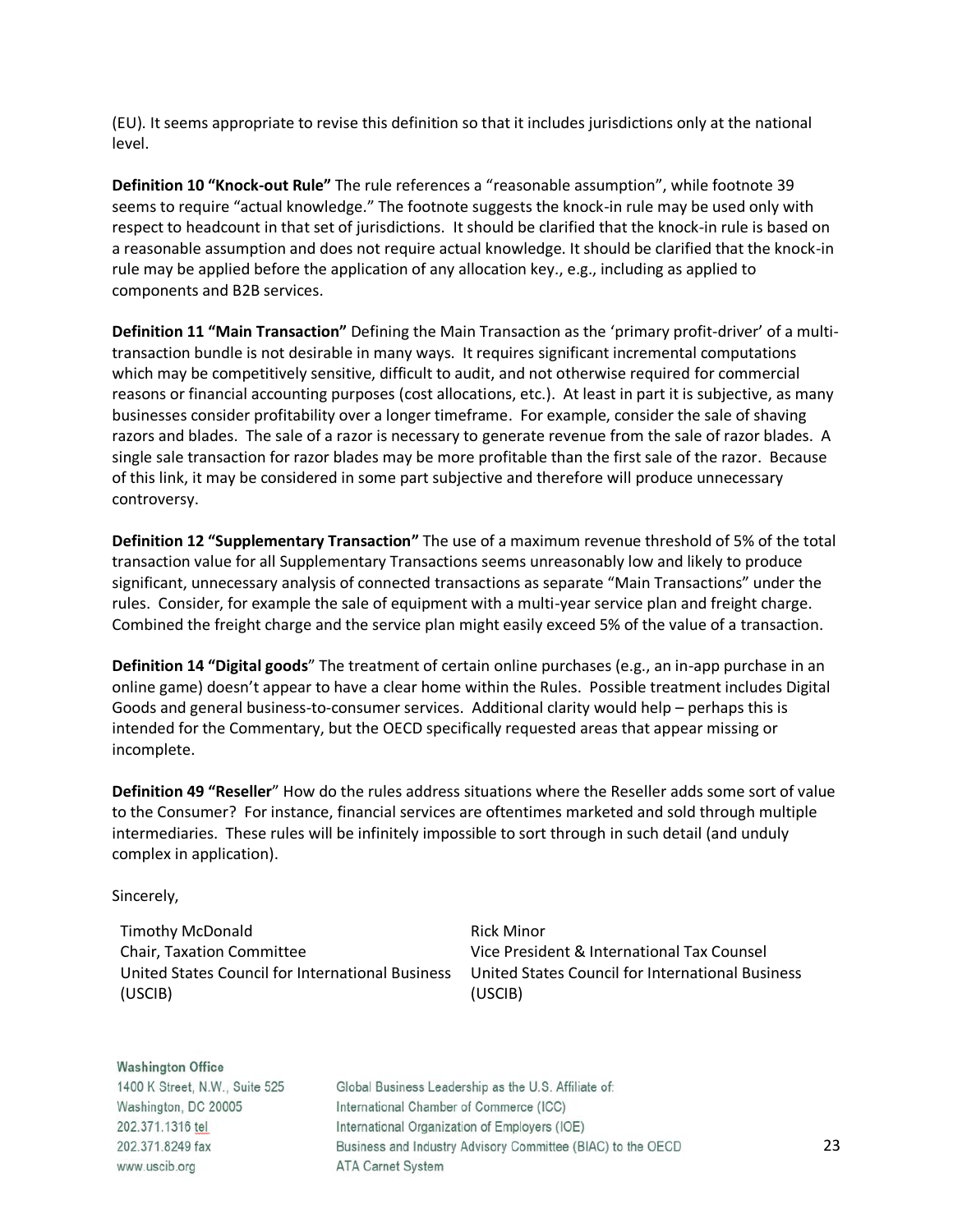# **Appendix A**

## **Elective Global Allocation Key Safe Harbor**

Given the difficulties associated with applying the proposed nexus and sourcing rules, as well the potential for significant controversy concerning the application of the proposed "Reliable Indicator" rule, the members believe that it would also be appropriate to provide a simplified safe harbor on which Covered Groups could rely. Such a safe harbor would permit the Covered Groups to determine its Amount A allocations using generally available data that is accepted by the Inclusive Framework countries, such as the Global Allocation Key.

The total amount subject to allocation under Amount A (the Quantum referred to in the 8 October 2021 OECD statement) would be determined in accordance with the rules issued regarding the determination of tax base). The Lead Tax Administration would be responsible for confirming the Covered Group's computation of the Quantum.

The Covered Group would then apply the Knock-Out Rule to eliminate any jurisdictions where, as stated in the proposed draft, it can be reasonably assumed that Revenues did not arise. The Lead Tax Administration would also be responsible for evaluating the Covered Group's application of the Knock-Out Rule, subject to the general dispute resolution provisions adopted in connection with Pillar One. It should not be required, however, to apply the Knock-Out Rule on a transaction-by-transaction basis. If anything, it should be elective, or could be used where a company does not sell any products into a particular company. It will not be realistic to expect taxpayers to apply this Knock-Out Rule on a customer level or transaction level basis. It should not be required, however, to apply the Knock-Out Rule on a transaction-by-transaction basis. If anything, it should be elective, or could be used where a company does not sell any products into a particular country. It will not be realistic to expect taxpayers to apply this Knock-Out Rule on a customer-level basis.

The Amount A profits subject to reallocation to a particular jurisdiction would then be allocated to all remaining jurisdictions (i.e., those not eliminated under the Knock-Out Rule) using the Global Allocation Key. Alternatively, Covered Groups who demonstrate that they only provide goods or services in one or more regions could use appropriate Regional Allocation Keys (which would be expected, in the aggregate, to produce a result similar to the Global Allocation Key after application of the Knock-Out Rule. It may be more appropriate, in the case of business-to-business services, to base the applicable safe harbor allocation on the Aggregate Headcount Allocation Key, to the extent that headcount is a more reliable predictor of the benefit received by a particular business service recipient. Finally, for the avoidance of doubt, the jurisdictions receiving an allocation, irrespective of the method applied, should be permitted to impose tax on such allocated income at a rate no higher than the jurisdiction's highest rate generally applicable to businesses of a type similar to the Covered Group.

In all cases, we believe that the safe harbor should use generally available data that is otherwise used by the Pillar One nexus and sourcing rules as a basis for allocation. Much of the complexity for both Covered Groups and tax authorities that is discussed elsewhere in this letter arises from the difficulty of classifying transactions and obtaining data from commercial counterparties. We also note that certain portions of the proposed source and nexus rules appear to contemplate that country-by-country reports will be publicly available (see, e.g., the Headcount Allocation Key). Given that the publication of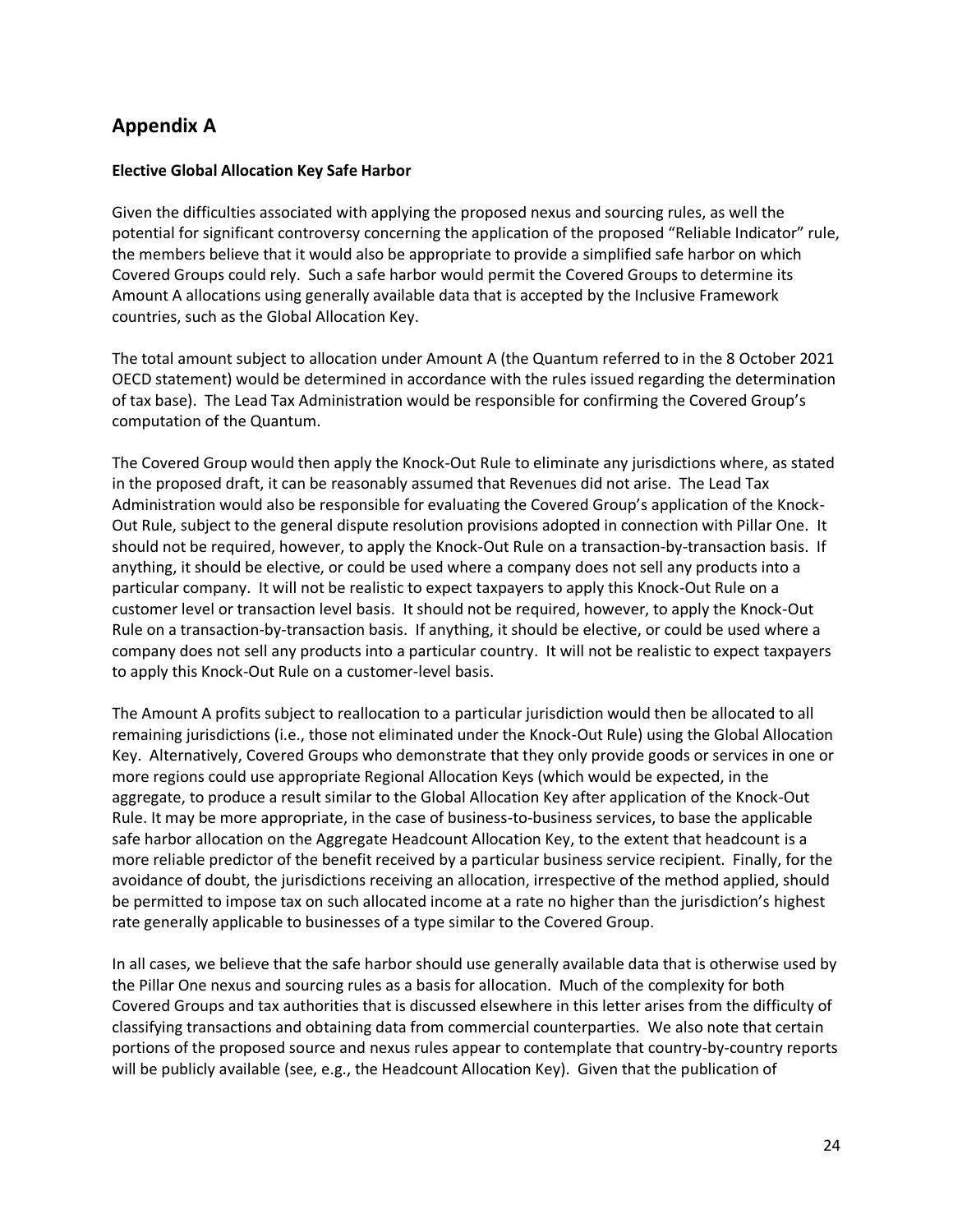individual Covered Group's Country-by-Country reports is likely to be highly controversial and politically sensitive, we believe that safe harbors should rely on already-agreed apportionment bases.

The members acknowledge that a safe harbor that is based on the Global Allocation Key, or the Aggregate Headcount Allocation Key, will not in all cases closely align with a particular Covered Group's business activities. However, in aggregate we believe that it is likely to dramatically reduce the compliance complexity associated with Pillar One without significantly changing the overall income allocation across jurisdictions, since the data used for the Global Allocation Key is intended to reflect general levels of economic activity. Covered Groups that can demonstrate a more Reliable Indicator and wish to expose themselves to tax authority audit on such Reliable Indicator—would be free to do so.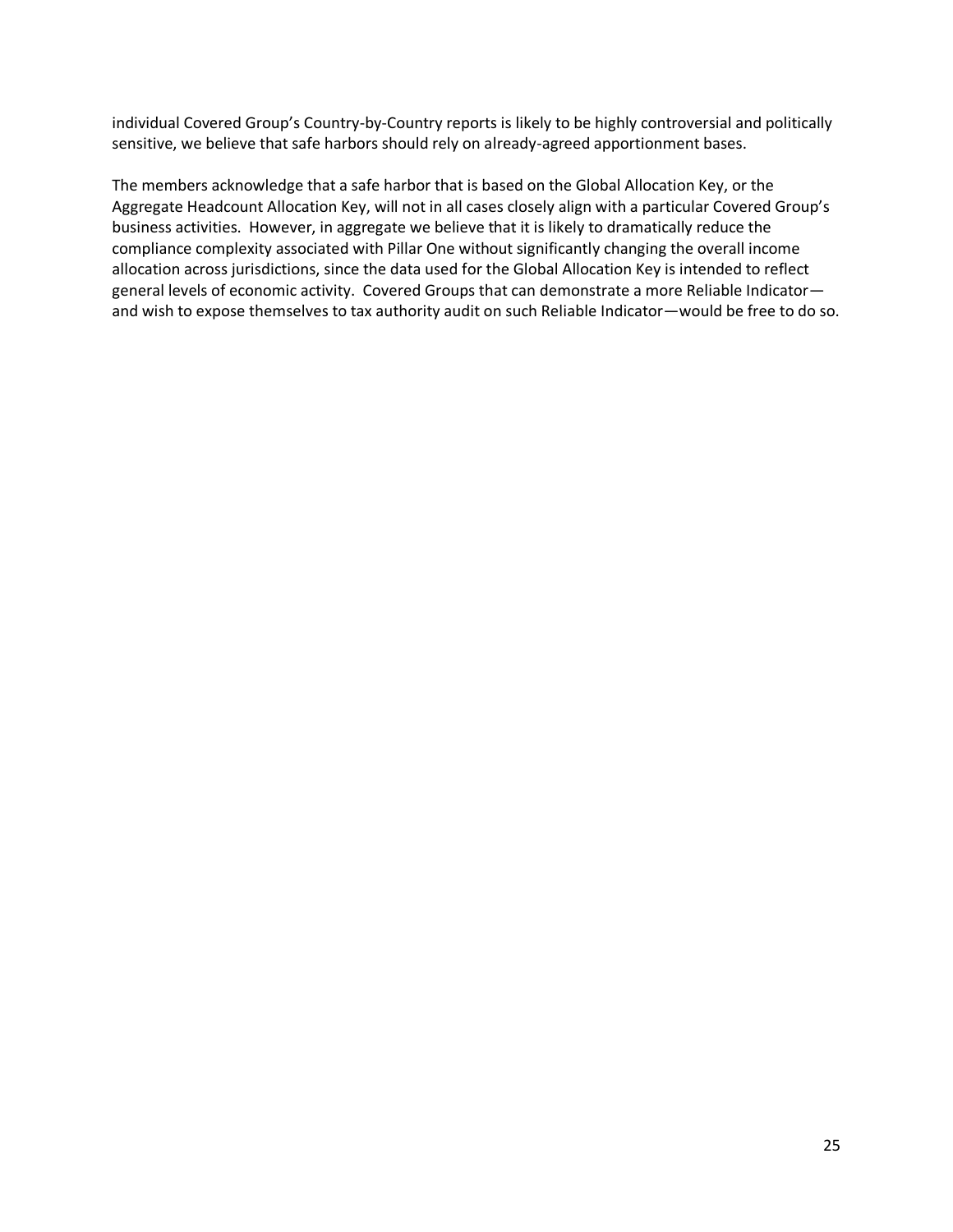# **Appendix B**

## **Elective Covered Group Market Characteristics**

A more effective way to allocate Amount A would be to look to the allocation methodology under the Authorized OECD Approach ("AOA") and the use of Significant People Functions (SPFs) or Key Entrepreneurial Risk Taking functions (KERT) in order to allocate profit and loss. Amount A can be allocated based on the analysis of relative value of a market to an enterprise. The rules can use Key Market Characteristics ("KMCs") to determine the portion of Amount A each nexus jurisdiction should receive. KMCs can potentially be determined using some combination of the following: 1) sales, 2) advertising dedicated to market, 3) GDP, 4) population, and/or 5) other reliable indicators.

Using this or a similar method will eliminate or reduce many of the criticisms enumerated by the members. It mitigates the need for some of the more detailed information described above. The information/documentation to determine KMCs is more readily available than to information/documentation required to be tracked on a transaction-by-transaction basis and will not require new systems. The allocation of Amount A would be specific to each taxpayer and thus meet the goals of Draft Model Rules for Nexus and Sourcing. It is far more auditable and tax authorities will not have to exhaust as many resources to audit an enterprise's stated KMCs and allocation methodology. Lastly, as with the AOA, it will provide a much more reasonable result that lends itself to resolution of double tax via competent authority.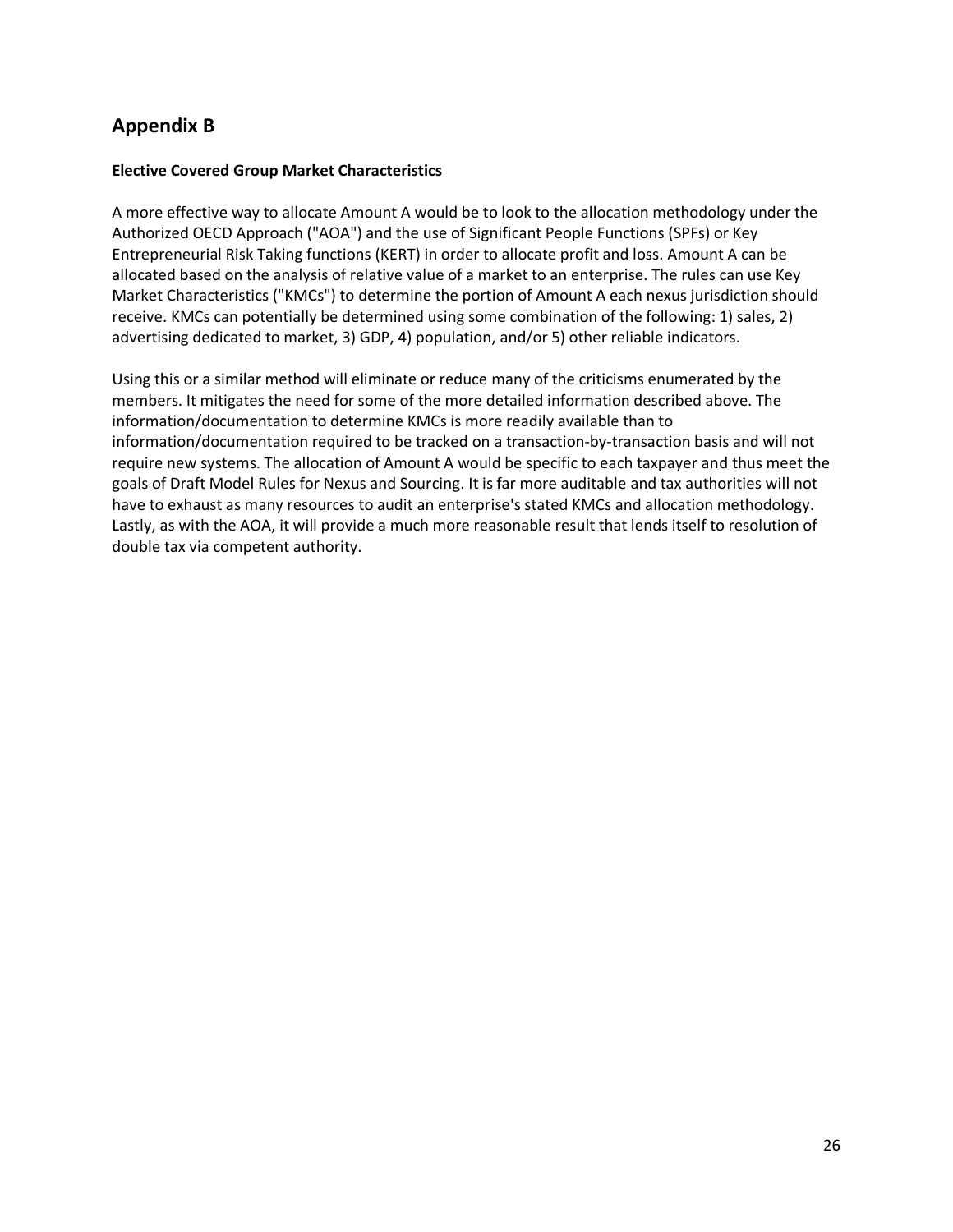# **Appendix C**

## **Elective Simplified Finished Goods Revenue Sourcing Approach**

The OECD/ Inclusive Framework (IF) has committed to a reallocation of a portion of an in scope MNE's residual "excess return" to each destination sale market where sales into that market meet or exceed the agreed sales threshold levels. The proposed detailed approach for revenue sourcing is currently based upon a transaction-by-transaction premise. For most businesses, complete precision is either impossible or highly impractical and costly, so estimates are inherently necessary. The suggested simplified approach in contrast to the current proposal can be administratively highly efficient and will provide full tax certainty as it relates to revenue sourcing while meeting this same broad reallocation of taxing rights objective of Pillar One.

Administrative efficiency: The rules create potential dramatic inefficiency and administrative burden concerns. Efficiency in this respect can be measured as the cost to achieve administrative compliance as compared to the revenue collected. To illustrate, assume a MNE has a 20% operating profit and the minimum sales threshold under Amount A in a jurisdiction with a 30% corporate tax rate. A 20% operating profit will generate a 2.5% of sales "excess return" for Amount A. As the agreed nexus sales thresholds of EUR 1 million and EUR 250 thousand respectively for large and smaller jurisdictions, the amount of tax the jurisdiction receives at the sales nexus minimum is EUR 7,500 or EUR 1,875 of tax, respectively.

To the best of our knowledge, outside of specific regulated industries, IT systems do not capture all the information necessary to implement a reliable transaction by transaction destination sales revenue sourcing. It would be typical for a finished goods sale between a MNE within scope and its third-party wholesaler or distributor to have on a single invoice with between 100- or 1,000-line items describing specific products, sizes and bundling. The proposed approach theoretically anticipates tracing to an ultimate jurisdiction of consumption not only each line item but also portions of each line item. The business community is concerned that some jurisdictions may want to attempt this level of precision irrespective of the implicit cost to comply. We would also anticipate the one-time IT systems modifications necessary to capture this destination sales information will be substantial (multiple EUR millions) if such precision were attempted. Furthermore, under the rules, the ongoing annual administrative cost to comply for each jurisdiction will likely exceed many, perhaps hundreds, of multiples of the annual tax allocated to each jurisdiction at the minimum sales threshold where the MNE currently does not generally have a taxable nexus but will have an Amount A allocation.

Tax Certainty: The many references in the rules to a reliability standard raises concern that a qualitative and subjective standard will invite alternative interpretations from various tax authorities with the potential that genuine good faith efforts by the MNE will be interpreted as non-compliant. This situation will increase the incidents of double taxation, potential penalty risk, and reputation risk. An objective formulaic approach creates substantially greater tax certainty than the proposed transactionby-transaction approach.

Precise revenue sourcing creates three types of challenges for finished goods transactions. The first and primary challenge is determining revenue sourcing where the MNE has no current taxable presence in a jurisdiction and sells to a third party who distributes the finished goods possibly in multiple market jurisdictions. Typically, the MNE will not know and may be legally prohibited from precluding re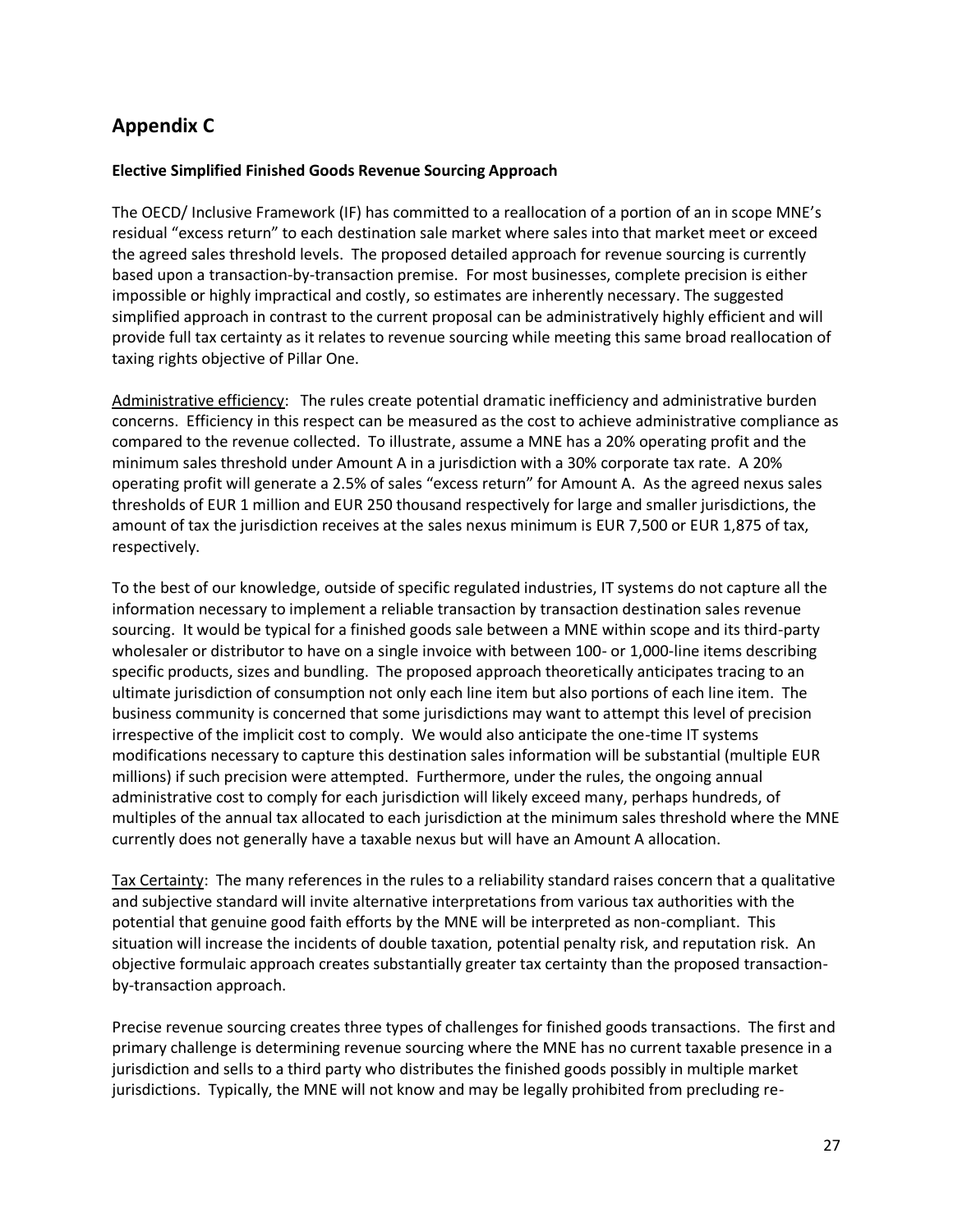exportation by the third party to a third selling jurisdiction. The second challenge relates to sales by the MNE into a jurisdiction where the MNE is taxable but the third-party wholesaler or retailer may divert the sale to an additional market. Legal and commercial constraints may limit the ability to allow the MNE to inquire or control this type of diversion/re-exportation. In the final type of transaction, a variant of the second challenge, the MNE sells in a market where it is generally taxable to the retailer or wholesaler who in turn sells in that market to a third-party (potentially even to an individual at retail) and that customer/individual exports/diverts the goods to an alternative market where the goods are consumed. There is no practical way for the MNE to track this information.

**A Simplified Alternative**: To meet the Pillar One objective of allocating revenue to market jurisdictions while minimizing the above expressed concern of a transaction-by-transaction approach, we suggest using a proxy which allocates and apportions sales to jurisdictions where the MNE does not have a traditional corporate income tax taxable presence based on objective criteria.

Step one, "Sales to Markets where the MNE does not have a taxable presence": The MNE would determine what proportion of its global sales it directly exports from a jurisdiction where it is taxable to all jurisdictions where the MNE is not taxable under current income tax principles and treaties. These sales are placed into a pool and combined with an OECD safe harbor deemed reexported sales. The deemed exported concept addresses the potential that the MNE's direct third-party sale and/or succeeding third-parties' sales (including even individuals) may divert a sale from the jurisdiction where the MNE shipped the finished goods to one or more additional jurisdictions. These sales create a pool of sales to be re-allocated.

Step Two, "allocation of export and deemed export sales": The direct export and deemed reexported sales and associated tax revenue identified under such an approach would form a global pool of sales to be shared with IF jurisdictions where the MNE has no current taxable presence. The allocation to IF countries where the MNE has no taxable presence based on the jurisdiction's share of GDP or official national consumption data relative to all IF jurisdictions where the MNE has no taxable presence. For most MNE's that sell finished goods, the MNE typically establishes a taxable presence in a jurisdiction to secure greater control of its business once the sales in that market approximate the break-even profitability level to support the incremental cost of establishing and running the additional subsidiary in that new expanded jurisdiction. As a result, MNE's typically have over 95% of their finished good sales sold to a third party and delivered into that same jurisdiction where the MNE has a taxable presence. This non-tax economic reality can provide a reference point for ensuring that the proposed safe harbor sales reallocation does not over or under allocate to jurisdictions where the MNE does not have a taxable presence. It is reasonable to assume that countries where the MNE has not established are not generally larger than those where the MNE has a taxable presence.

Reallocation maximum and minimum: To ensure that the allocation described above is not excessive or underproportioned, we further suggest that the allocation has a maximum cap of 125% of the average of the MNE's sales in the smallest ten jurisdictions where the MNE has a taxable presence. The cap is higher than the described average as these jurisdictions do not receive a distributor's return from the MNE. For the typical MNE the cap for finished goods revenue sourcing will be applicable because the overwhelming proportion of their sales are in taxable jurisdictions. We also propose a minimum allocation under this formulaic approach which is 75% of the average sales of the smallest ten jurisdictions where the MNE has a taxable presence.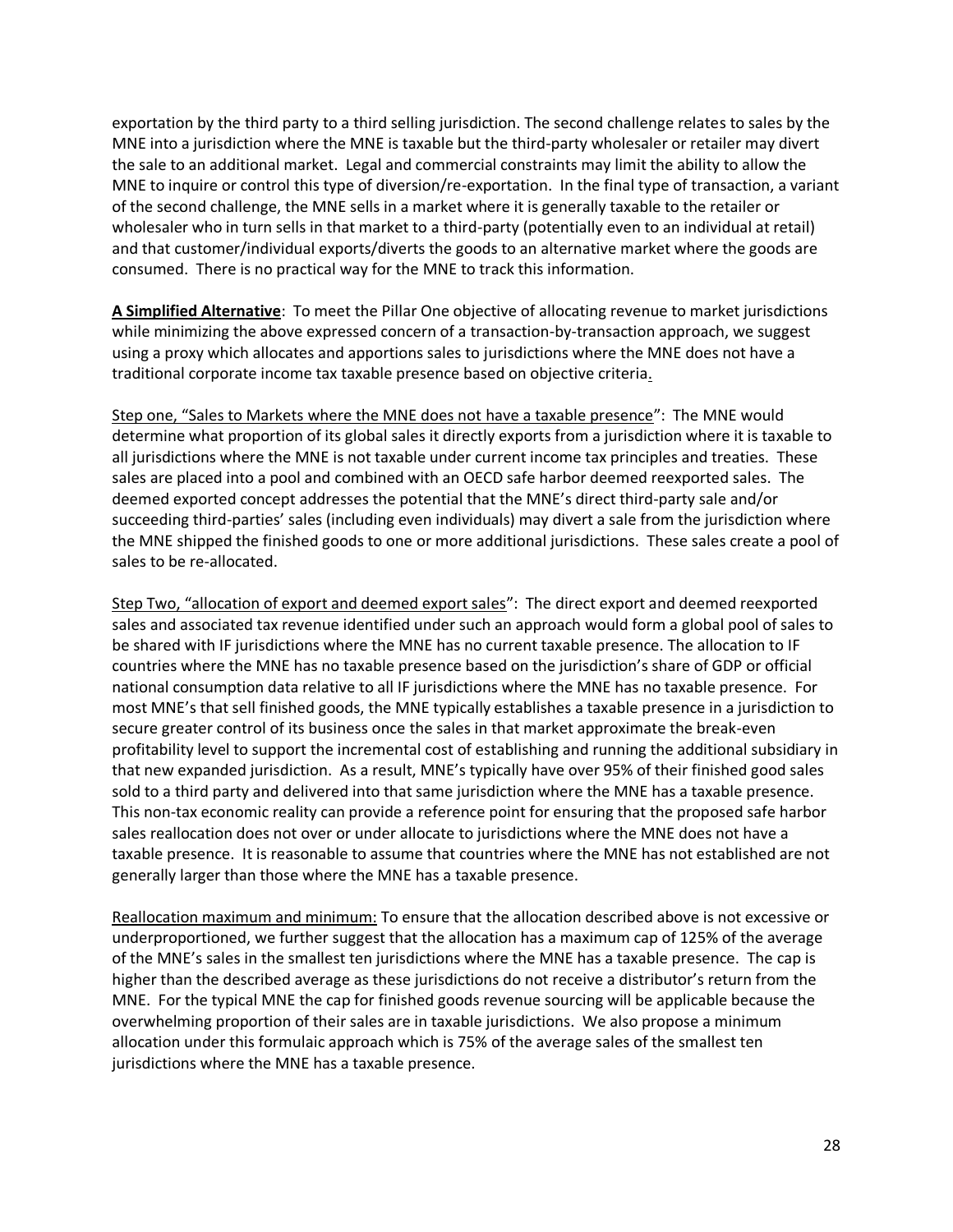The diverted sales dilemma: The step one export calculation described above will likely account for a vast majority or possibly all the destination of consumption sales for most finished goods transactions of a MNE. It is clear however that some IF member countries have concern regarding so-called diverted reexported sales. The second part of step one anticipates addressing this need.

We considered the diverted sales challenge and we identified two possible indicia that would suggest the possibility that a diversion is more likely and have suggested an approach for what we believe is the more reliable indicia. The first indicium looks at what percentage of a MNE's sales are in jurisdictions where it maintains a taxable presence. The higher the direct export sales percentage in step one, the more likely that sale are diverted to markets beyond the ship to destination. Unfortunately, many factors could cause this fact pattern and we could not think of a highly reliable reallocation factor to account for this potential diversion. We believe a second factor has more promise to be reliable, i.e., the relationship between a finished goods gross margin to post-production (finished goods) transportation and warehousing costs. The larger the finished good's post-production logistics costs relative to the transactions gross margin the less likely the finish good will be diverted from the last known shipment jurisdiction. A competitive reality is that where logistic costs are high relative to a product's gross margin, re-exporting goods to other markets becomes uncompetitive particularly where competitors make competing goods in or closer to the same market. The inverse is also generally true, high gross margin low logistics costs finished good transactions are more capable of re-exportation or diversion.

To illustrate the OECD/IF could adopt a sliding scale "deemed re-exportation" percentage could look something like:

| Logistics costs relative to GM% | Deemed re-exportation % |
|---------------------------------|-------------------------|
| Greater than 10%                | 0.20%                   |
| 10% to 7.5%                     | 0.40%                   |
| 7.5% to 5%                      | 0.60%                   |
| 5% to 2,5%                      | 0.80%                   |
| <b>Below 2.5%</b>               | 1.0%                    |

To significantly improve the administrability of the above proposed approach, it should utilize financial information with a one-year lag so that taxes can be accurately accrued during the year (year one data is used to calculate the amount A for each jurisdiction for year two).

Illustrative Example. Assume the MNE has EUR 20 billion in sales, its post-production transportation and warehousing costs to gross margin ration is 11%, it ships 98% of its worldwide sales to third parties in jurisdictions where it has a taxable presence, there are 20 IF countries and 60 non-IF countries where the MNE does not have a traditional taxable presence, and that its average sales in the ten smallest jurisdictions where it has a taxable presence is EUR 15 million.

Step One:

Total sales allocated 120 and 139.2 million

Direct export sales 400 million (2% of 20 billion worldwide sales) Deemed re=exported sales 39.2 million [(20 billion – 400 million) x .002]